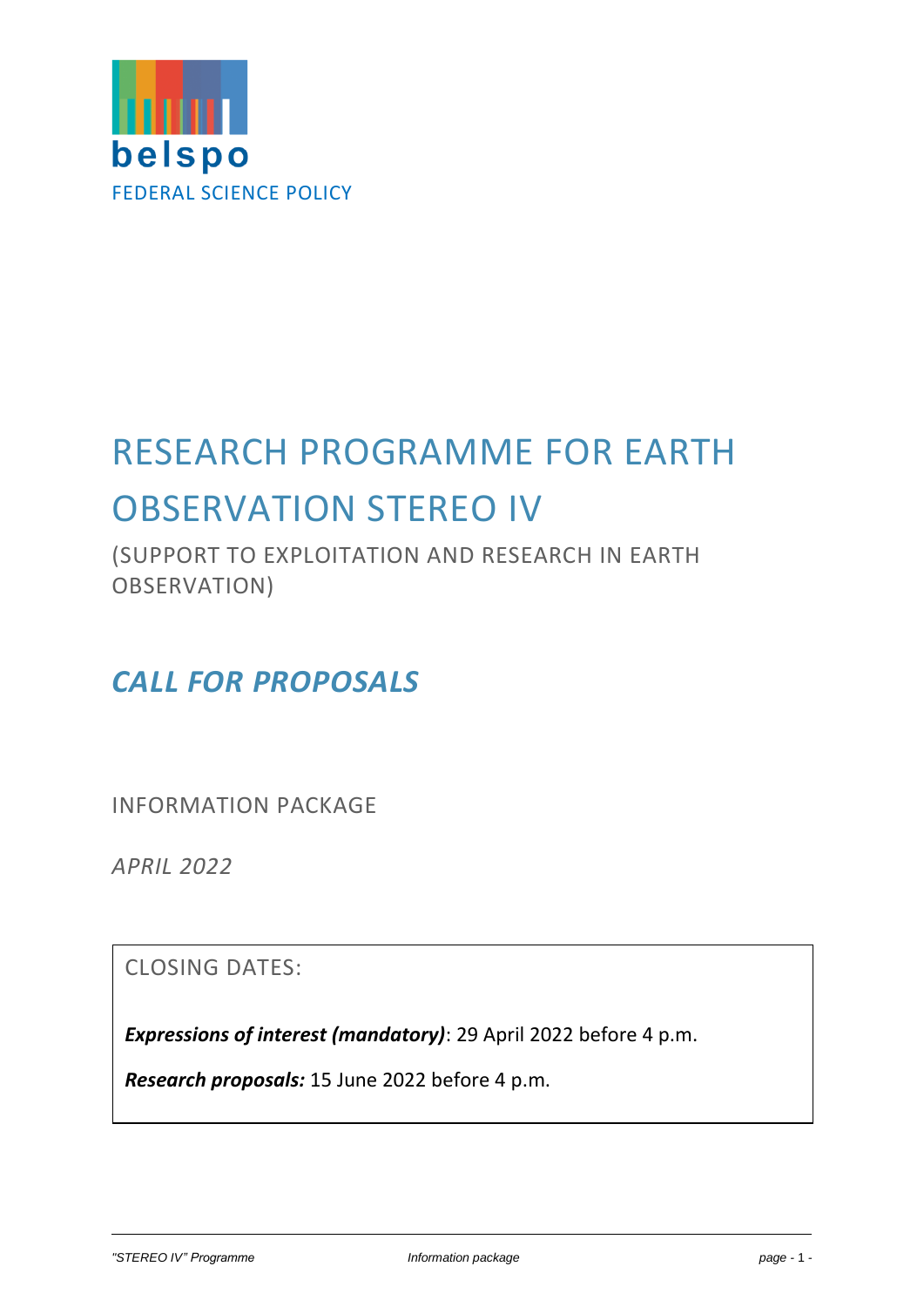# <span id="page-1-0"></span>CONTENT

| 1              |       |                                                                              |  |  |  |  |  |
|----------------|-------|------------------------------------------------------------------------------|--|--|--|--|--|
|                |       |                                                                              |  |  |  |  |  |
| $\overline{2}$ |       |                                                                              |  |  |  |  |  |
|                | 2.1   |                                                                              |  |  |  |  |  |
|                | 2.2   |                                                                              |  |  |  |  |  |
|                | 2.3   |                                                                              |  |  |  |  |  |
|                | 2.4   |                                                                              |  |  |  |  |  |
|                | 2.4.1 | Impact of climate change on terrestrial and marine environments  6           |  |  |  |  |  |
|                | 2.4.2 | Advanced Monitoring and Assessment of Hazards (including pandemics)7         |  |  |  |  |  |
|                | 2.4.3 | Monitoring environment for improved environmental health and biodiversity  7 |  |  |  |  |  |
|                | 2.4.4 |                                                                              |  |  |  |  |  |
|                | 2.5   |                                                                              |  |  |  |  |  |
|                | 2.6   |                                                                              |  |  |  |  |  |
|                | 2.7   |                                                                              |  |  |  |  |  |
|                | 2.8   |                                                                              |  |  |  |  |  |
|                | 2.9   |                                                                              |  |  |  |  |  |
|                | 2.10  |                                                                              |  |  |  |  |  |
|                | 2.11  |                                                                              |  |  |  |  |  |
|                | 2.12  |                                                                              |  |  |  |  |  |
|                | 2.13  |                                                                              |  |  |  |  |  |
|                | 2.14  |                                                                              |  |  |  |  |  |
| 3              |       |                                                                              |  |  |  |  |  |
|                | 3.1   |                                                                              |  |  |  |  |  |
|                | 3.2   |                                                                              |  |  |  |  |  |
| 4              |       |                                                                              |  |  |  |  |  |
|                | 4.1   |                                                                              |  |  |  |  |  |
|                | 4.2   |                                                                              |  |  |  |  |  |
|                | 4.2.1 |                                                                              |  |  |  |  |  |
|                | 4.2.2 |                                                                              |  |  |  |  |  |
|                | 4.2.3 |                                                                              |  |  |  |  |  |
|                | 4.2.4 |                                                                              |  |  |  |  |  |
|                | 4.2.5 |                                                                              |  |  |  |  |  |
|                | 4.2.6 |                                                                              |  |  |  |  |  |
|                | 4.2.7 |                                                                              |  |  |  |  |  |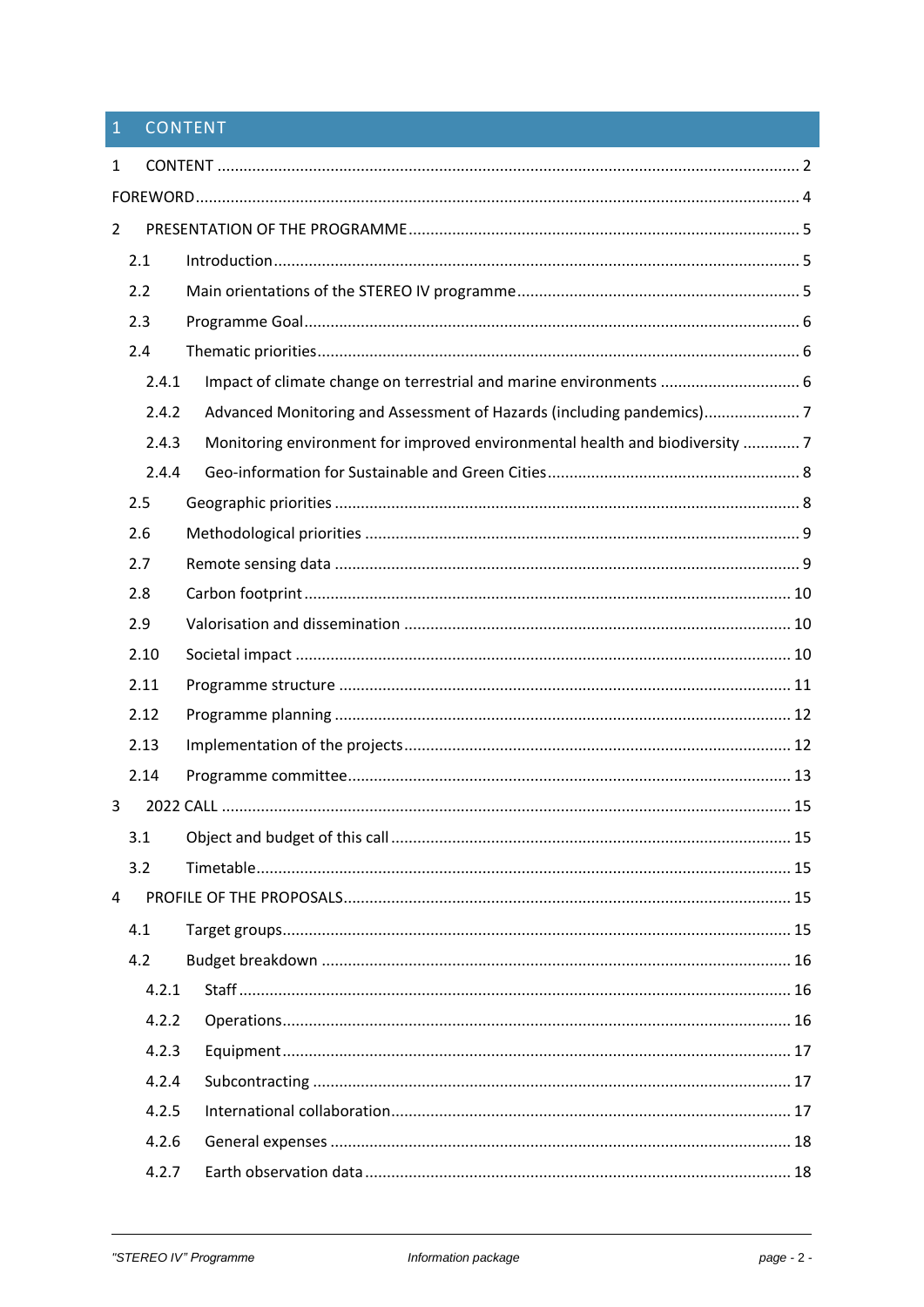| 5. |       |  |
|----|-------|--|
|    | 5.1   |  |
|    | 5.1.1 |  |
|    | 5.1.2 |  |
|    | 5.2   |  |
|    | 5.2.1 |  |
|    | 5.2.2 |  |
|    | 5.2.3 |  |
| 6  |       |  |
|    | 6.1   |  |
|    | 6.2   |  |
|    | 6.2.1 |  |
|    | 6.2.2 |  |
|    | 6.2.3 |  |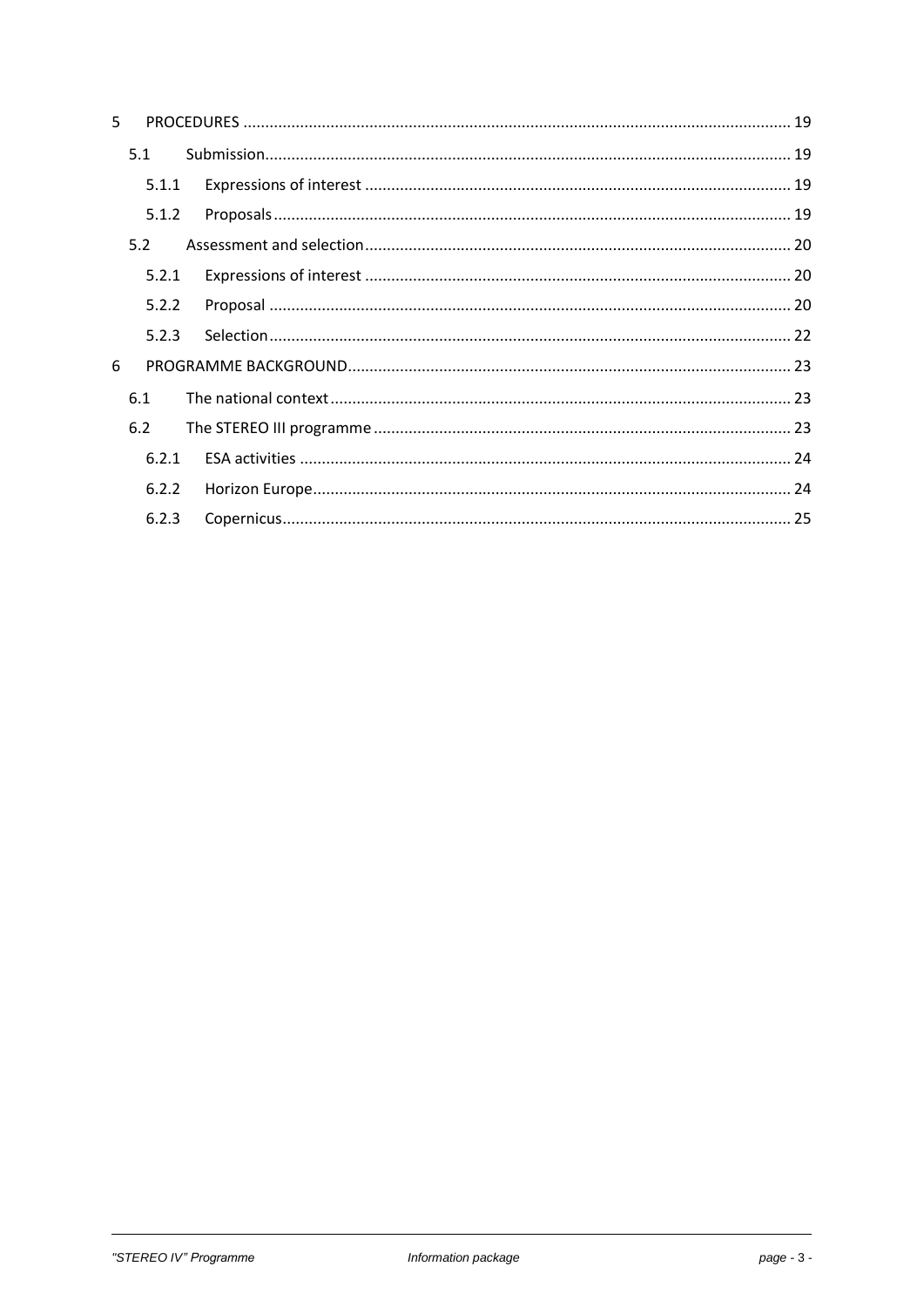# <span id="page-3-0"></span>FOREWORD

 $\triangleright$  This document features the information required for teams wishing to take part in the 2022 call for research proposals in the context of the "STEREO IV programme". This call only concerns exploration projects.

#### ➢ **Exploration projects**

- Small scale remote sensing projects either:
	- exploring innovative research avenues or
	- answering scientific questions that arose in a previous BELSPO project.
- The call is addressed to Belgian universities, public scientific institutions and nonprofit research institutions.
- Cooperation with foreign scientific partners is optional but recommended. A maximum of 20% of the STEREO budget may be earmarked for foreign teams per project. The foreign partners will co-finance their contribution to the project by matching the STEREO IV under a parallel funding arrangement. The foreign partner(s) should complement the Belgian teams and make a substantial scientific contribution to the project.
- $\triangleright$  Applicants are required to observe the rules laid down in this information package, otherwise their proposals cannot be taken into account by the Belgian Federal Science Policy Office.
- $\triangleright$  Applicants must make sure that there is no overlap with this grant from other regional/national/European programs.
- $\triangleright$  Expressions of interest and proposals should be presented in English.
- ➢ **Expressions of interest (mandatory) must reach the Belgian Federal Science Policy Office no later than 29 April 2022 at 4 PM.**
- ➢ **Proposals must reach the Belgian Federal Science Policy Office no later than 15 June 2022 at 4 PM.**

#### *For further details about the programme and this call please get in touch with:*

#### *STEREO TEAM*

*SCIENTIFIC SUPPORT Jean-Christophe Schyns – tel: 02/23 83 591 – e-mail: [schy@belspo.be](mailto:) Joost Vandenabeele – tel: 02/23 83 523 – e-mail: [vdab@belspo.be](mailto:vdab@belspo.be)*

*VALORISATION AND DATA ACQUISITION Martine Stélandre – tel: 02/23 83 559 – e-mail: stel@belspo.be*<mailto:> *Pieter Rottiers – tel: 02/23 83 583 – e-mail: [ropi@belspo.be](file:///C:/Documents%20and%20Settings/Users/admin/AppData/Local/Microsoft/Windows/Temporary%20Internet%20Files/Content.IE5/66PUFQ5H/ropi@belspo.be)*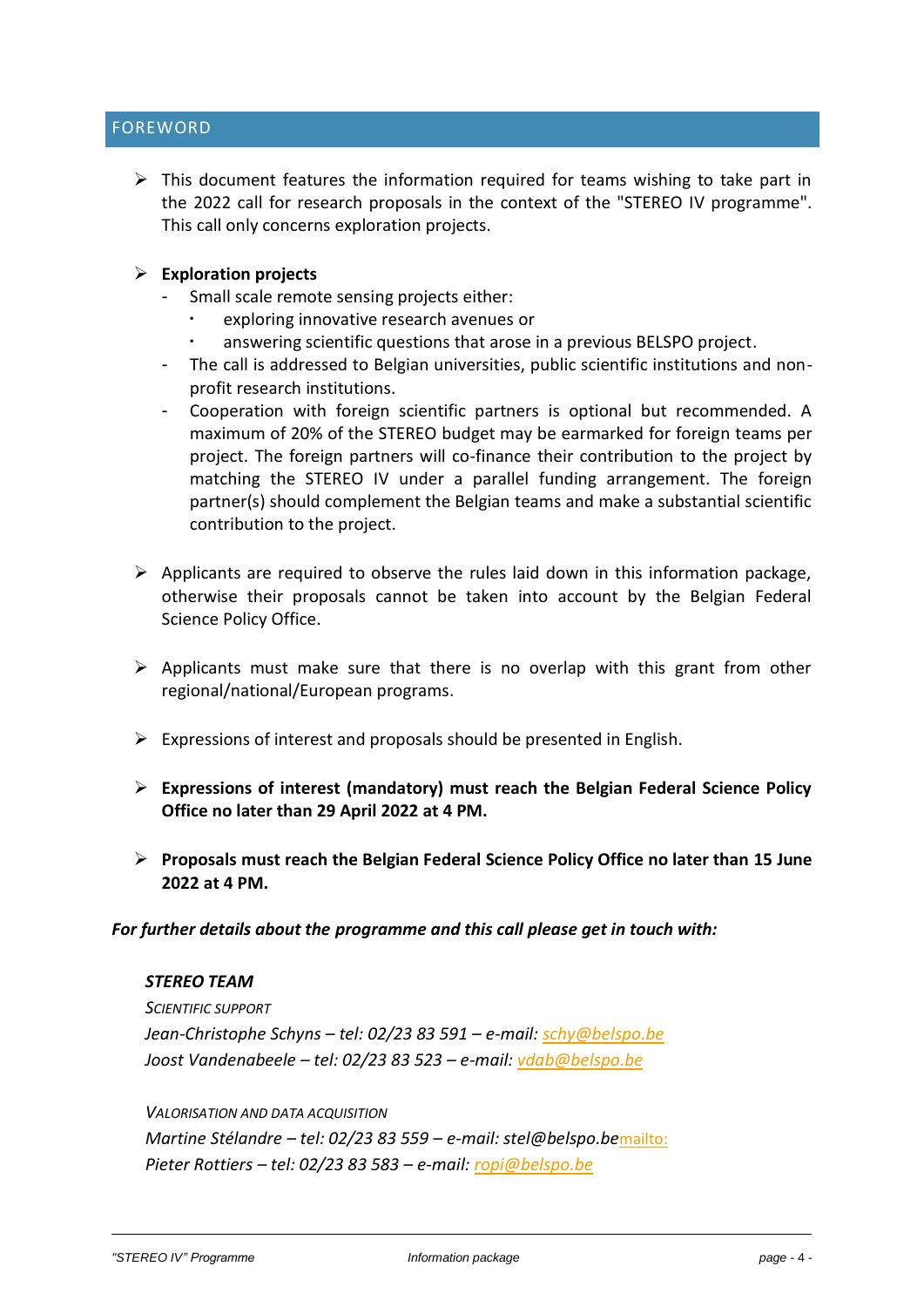# 2 PRESENTATION OF THE PROGRAMME

#### <span id="page-4-0"></span>2.1 INTRODUCTION

<span id="page-4-1"></span>On 22 November 2019 the Council of Ministers approved the funding of the multi-annual research programme for earth observation, STEREO IV, as part of the Belgian space strategy. This programme will cover the period of 2022-2027 and has been allocated a budget of 28,15 M€.

The particulars of the new programme are being elaborated taking into consideration the results of the evaluation of the preceding STEREO III programme and the current and planned European initiatives in the domain of earth observation.

In the meanwhile, however, for continuity's sake, a first call for exploration projects has been prepared based largely on the terms of the STEREO III programme.

#### **This document concerns the first call for proposals of the STEREO IV programme.**

#### 2.2 MAIN ORIENTATIONS OF THE STEREO IV PROGRAMME

<span id="page-4-2"></span>The evaluation established that STEREO III is a successful and varied (in terms of types of funding, support, themes covered and application domains) scientific programme that plays a central role in Belgian EO research and supports in general high-quality and innovative earth observation research

Positive aspects singled out include:

- The international visibility of the research teams;
- The built-in links to international researchers and groups;
- Role as facilitator tot attract external funding;
- Proposal evaluation and project supervision procedures;
- The training of young scientists;
- The communication and dissemination activities.

The main area of concerns is the limited uptake of EO applications in policy and industry.

Even though the details of the new programme are still being worked out, in collaboration with the Programme Board, the above findings together with the European context already allowed to outline the main orientations of STEREO IV.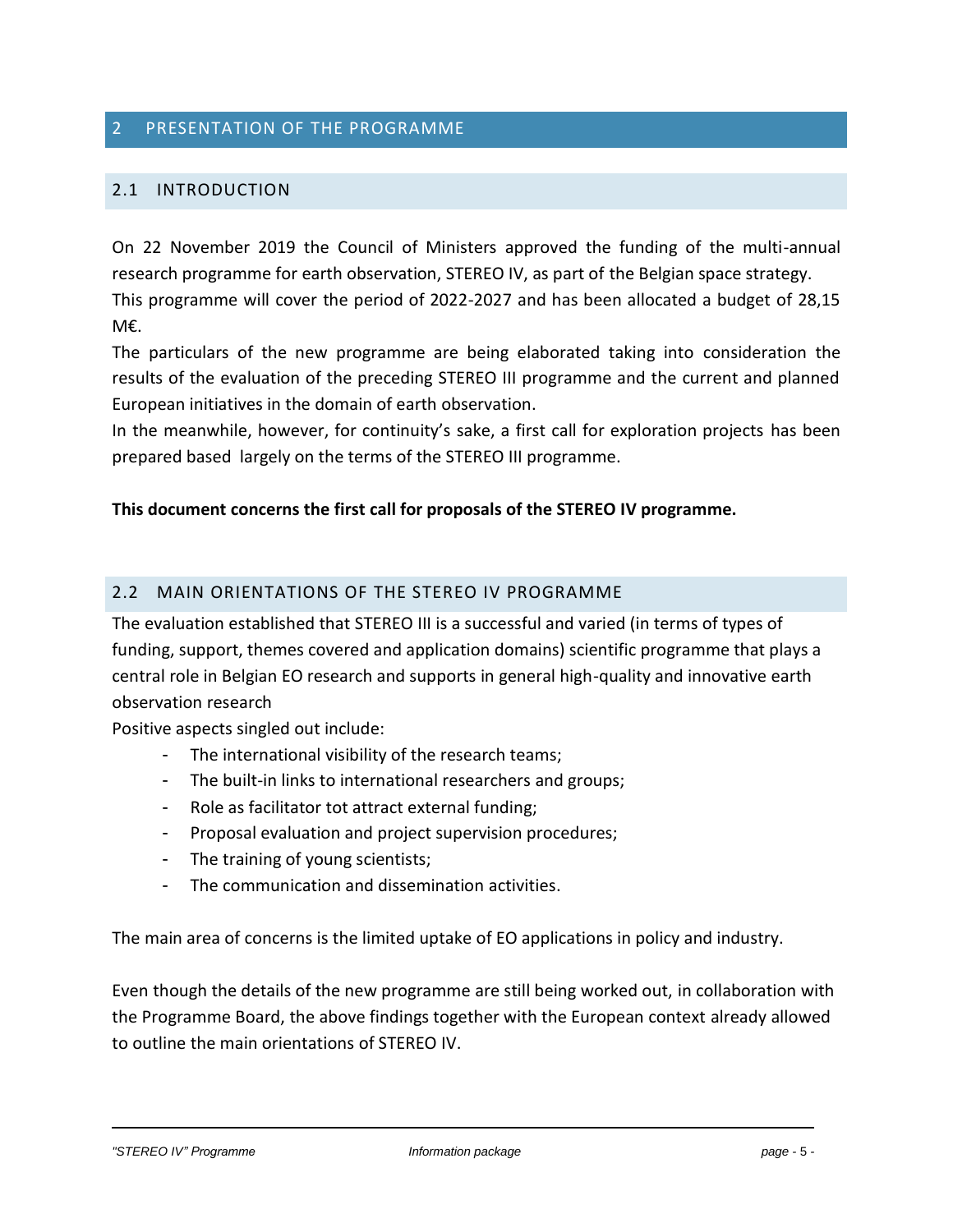# 2.3 PROGRAMME GOAL

<span id="page-5-0"></span>STEREO IV's **goal** is in line with the previous programme and aims at maintaining a topnotch, dynamic and visible remote sensing community in support of the Belgian space strategy.

#### 2.4 THEMATIC PRIORITIES

<span id="page-5-1"></span>The thematic research priorities are as follows:

- 1. Impact of climate change on terrestrial and marine environments
- 2. Advanced Monitoring and Assessment of Hazards (including pandemics)
- 3. Monitoring environment for improved environmental health and biodiversity
- 4. Geo-information for Sustainable and Green Cities

Certain topics are covered by several programme themes, or even by all of these themes. A variety of disciplines sometimes has to be brought into play to study these issues from several thematic viewpoints. In this case, cooperation between one or more scientific teams with no remote sensing expertise is strongly recommended.

Projects can also focus on the development of new methodologies, but this should always de done with a future thematic application in mind.

#### 2.4.1 IMPACT OF CLIMATE CHANGE ON TERRESTRIAL AND MARINE ENVIRONMENTS

<span id="page-5-2"></span>Climate change is one of the most challenging problems facing society today. Intense weather events such as floods, droughts and heatwaves are becoming more frequent, widespread and catastrophic.

Remote sensing can play a role in understanding climate change by quantifying processes at various spatio-temporal scales, assess and predict its impact on the environment and humanity, establish long-term trends and predict and monitor and evaluate mitigation strategies.

This requires innovative and fast analysis of multiple data sources, both EO and other, to improve observational monitoring and gain new insights to upgrade models.

*"STEREO IV" Programme Information package page -* 6 *-*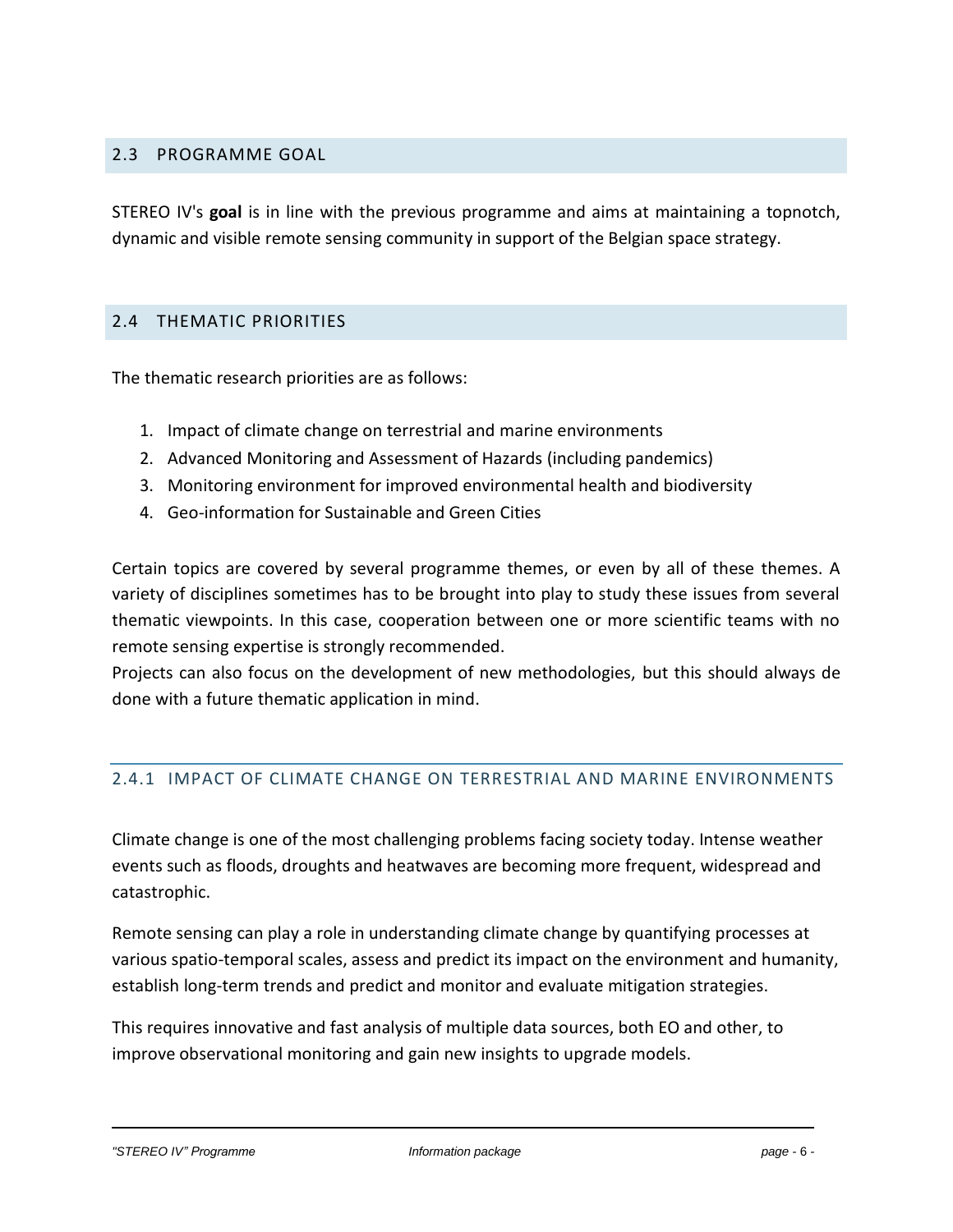Interaction with the recently launched Belgian Climate Centre is greatly encouraged.

# 2.4.2 ADVANCED MONITORING AND ASSESSMENT OF HAZARDS (INCLUDING PANDEMICS)

<span id="page-6-0"></span>The combination of climate change and increasing human encroachment into the natural environment results in increased hazards of all kinds. These are not limited to natural risks, such as flooding, wildfires and volcanic eruptions, but also include man-made risks and the emergence and spread of pathogens.

Remote sensing comes into play at different levels: understand the risks, identify vulnerable areas and produce accurate hazard maps, develop early warning and forecasting systems, assist with emergency responses, and inventory disaster impacts and post disaster damages.

# 2.4.3 MONITORING ENVIRONMENT FOR IMPROVED ENVIRONMENTAL HEALTH AND BIODIVERSITY

<span id="page-6-1"></span>Biodiversity is under serious threat. The global population of wild species has fallen by 60% over the last 40 years and one million species are at risk of extinction, largely because of unsustainable human activities. Yet is essential for us. Nature provides us with food, health and medicines, materials, recreation and wellbeing. A healthy ecosystem filters our air and water, helps keep the climate in balance, converts waste back into resources, pollinates crops, keeps soil fertile and much more. It is becoming clear that the health of the planet and human health are closely linked.

The extensive use of Earth observation data is not yet fully realized in biodiversity assessment, monitoring and conservation and new techniques for quantifying biodiversity at the community to species level need to be developed. However, with the loss of plant and animal species accelerating, remote sensing should gain prominence to monitor biodiversity in and help policymakers prioritize the most critical areas and monitor restoration efforts.

The focus is placed on the following types of environment:

- Water (both sea and inland)
- Coastal zones
- Wetlands, heaths and peatlands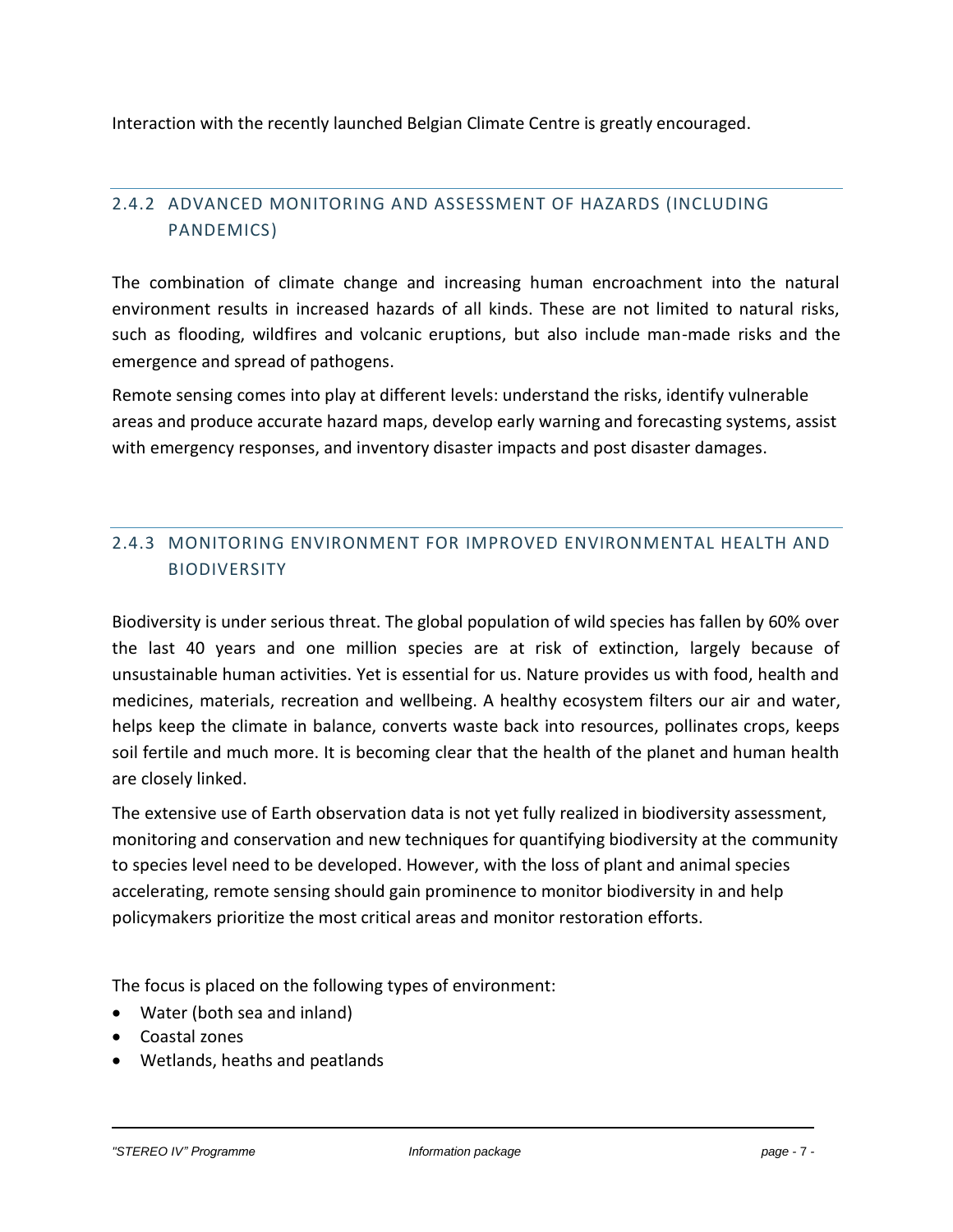- Agriculture and soil
- Forest and grassland
- Snow and ice
- Deserts

# 2.4.4 GEO-INFORMATION FOR SUSTAINABLE AND GREEN CITIES

<span id="page-7-0"></span>Over 50% of the world population lives in cities. Yet, cities consume over 65% of the world's energy and account for more than 70% of global  $CO<sub>2</sub>$  emissions. Cities are also the cause of locally amplified climate change. As cities grow, their temperatures become higher than the surrounding areas because of changes in land cover and so-called urban heat islands (UHI) come into being. The impacts of UHI's are increased energy consumption, increased air pollution and deterioration of human health.

Green and sustainable cities are designed to address climate change, being environmentally friendly and providing a healthy environment for their population. This requires greening the infrastructure, planting (preferably) native, drought tolerant trees and other vegetation and greening rooftops.

High precision remote sensing can inventory the city vegetation up to species level, identify green corridors and biodiversity hubs, characterize man-made surfaces and determine where hot spots of land surface temperature are located in urban areas.

This information can explain areas are experiencing increased temperature, identify which populations are most vulnerable, and lead to ways to mitigate the effects through adaptive land use planning.

#### 2.5 GEOGRAPHIC PRIORITIES

- <span id="page-7-1"></span>• There is a preference for study areas where previous (STEREO) research took place or for BELAIR sites (for more information got to [https://belair.vito.be.](https://belair.vito.be/))
- Site sharing between STEREO projects is encouraged.
- It is advisable to upscale to a larger scale and/or to compare the results of the study area with other sites. Results must be replicable in other study areas and be part of an unfolding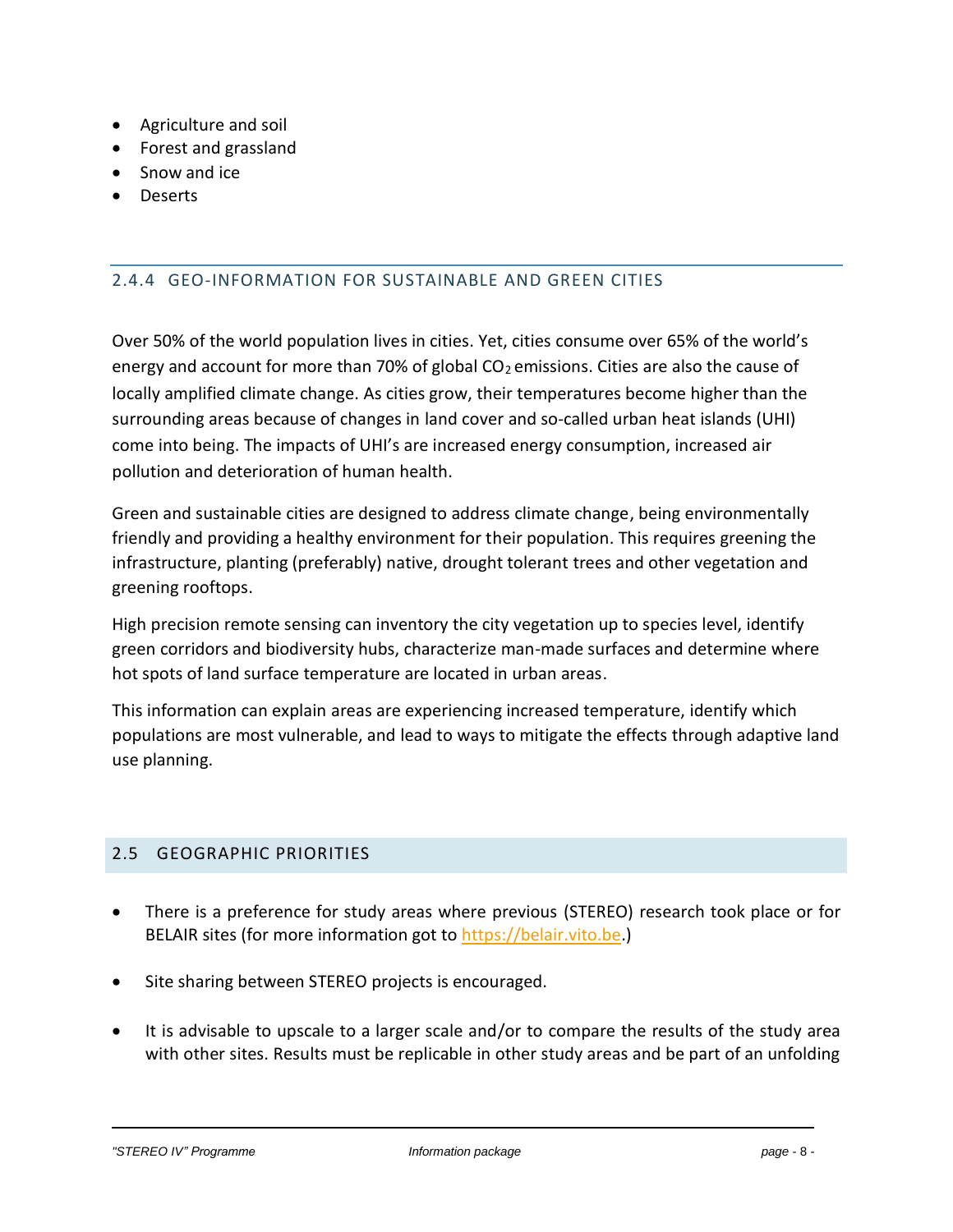process as much as possible.

# 2.6 METHODOLOGICAL PRIORITIES

<span id="page-8-0"></span>Following methodological research merit particular attention. They either dovetail with Belgian expertise, respond to the recommendations of the STEREO III evaluation or are worldwide at the forefront of remote sensing research.

- Artificial intelligence and deep learning, including interpretable artificial intelligence
- Synergic use and fusion of machine learning and physics-based approaches
- Big data exploitation
- Use of multi-mission, multi-modal, multi-sensor and multi-scale data: from space over airborne to close sensing
- Novel frameworks to deal with the scarcity and/or the low quality of data
- Automation of data processing
- **Standardisation**
- Advanced physics-based inversion methods;
- Use of crowd sourcing
- ….

In addition, improved estimation of uncertainty of the results remains of utmost importance. The results and products derived from the research will be backed up with comparative tests, quality and reliability tests. The methods, models and services developed will have been calibrated and validated with representative field data and subjected to sensitivity analyses and error propagation.

New methodologies should be replicable by other researchers, applicable in variety of settings rather than be specific to a particular location and address the question of *why* a given result is produced.

#### 2.7 REMOTE SENSING DATA

<span id="page-8-1"></span>The *image requirements* (including the need to organise airborne campaigns) have to be clearly determined and motivated.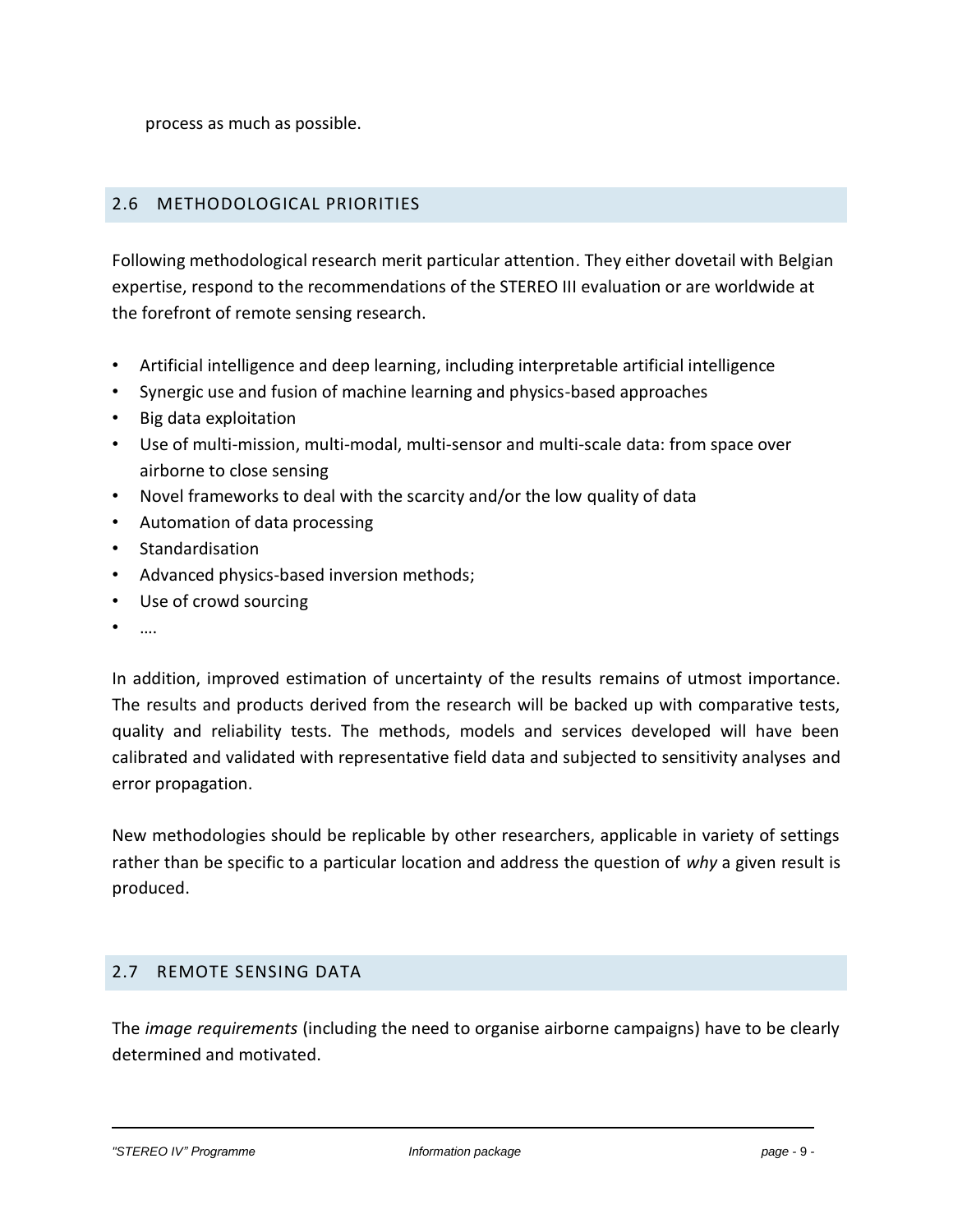The use of free and open Copernicus Sentinel data is strongly encouraged as well as the use of BELSPO's collaborative ground segment (TERRASCOPE) and its functionalities. However, the programme also supports the use of a wide additional range of remote sensing imagery, such as very high resolution optical, hyperspectral, radar and lidar, in combination with in-situ data. The remote sensing data can be satellite or airborne and include UAV data.

*Whenever possible data previously acquired by BELSPO should be used*. Available datasets can be consulted in the STEREO data archive [\(https://eo.belspo.be/en/stereo-data-archive\)](https://eo.belspo.be/en/stereo-data-archive) and, for VHR Pléiades data, in the Pléiades4Belgium platform [\(https://pleiades4belgium.be\)](https://pleiades4belgium.be/).

Belgian researchers can also access to Pléiades images at cost

Finally, it should be noted that the Belgian regional administrations dispose of airborne data which may be available for scientific use.

# 2.8 CARBON FOOTPRINT

<span id="page-9-0"></span>The applicants are strongly encouraged to minimize the carbon footprint of the project. This could be achieved through reduction of travelling or through compensation mechanisms and should be addressed in the project reports.

# 2.9 VALORISATION AND DISSEMINATION

<span id="page-9-1"></span>Valorisation and dissemination are key to the durability of Belgian's remote sensing community. Alongside traditional ways of dissemination via scientific papers and presentations at conferences, additional efforts should be focused on dissemination avenues such as social media, newsletters, webstories and the publication of data sets and algorithms.

The project teams are strongly encouraged to publish their papers in open access journals.

Not only the scientific community should be targeted but potential beneficiaries of the results as well as the public at large should be informed about the outcome of the research.

# 2.10 SOCIETAL IMPACT

Besides the direct scientific output of research projects, STEREO is also concerned about the longer term societal impacts: impacts on human capital, on wider public, as well as on economy and innovation.

<span id="page-9-2"></span>Therefore, projects should be designed and managed in view of: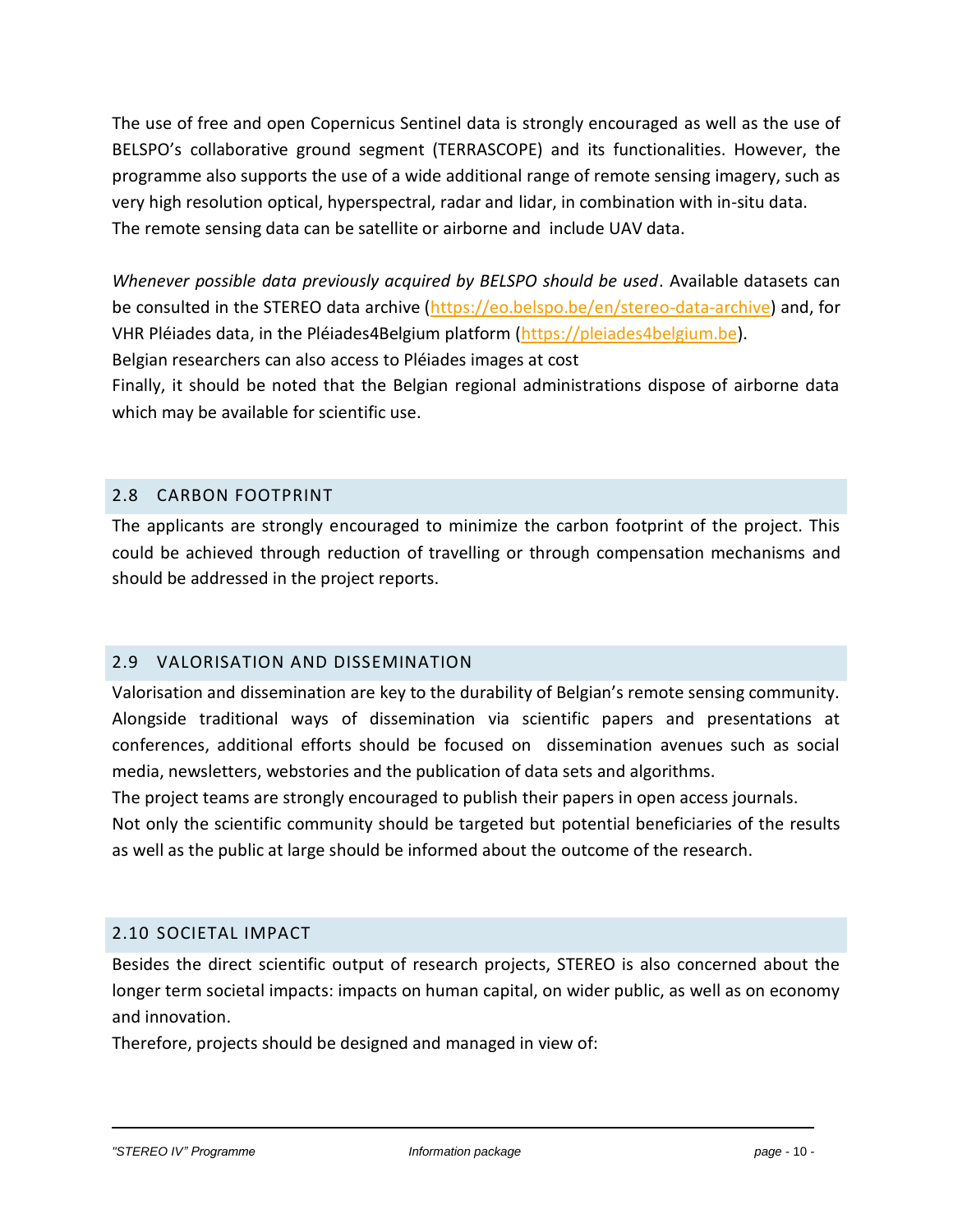- Career development of involved researchers, and in particular PhD students and postdoc researchers, via training and maximal recognition in the scientific community;
- Involve stakeholders of the research in as much as possible;
- Transfer of knowledge to the wider scientific community and potential end-users.

#### 2.11 PROGRAMME STRUCTURE

<span id="page-10-0"></span>The three-part programme comprises:

- Support to scientific research: various types of project are funded on the basis of calls for proposals.
- Support to the research community: this concerns a range of initiatives which are beneficial to the entire Belgian remote sensing community as well as the acquisition of remote sensing imagery for the BELSPO's research projects.
- Valorisation and support to the remote sensing community as a whole using following tools: website, newsletters, twitter account and (co)-organisation of events.

# SCIENTIFIC RESEARCH

The scientific research covers 5 types of projects:

- Thematic network projects
- Exploration projects
- Shared cost projects
- Dissemination and support projects
- Application projects

More information on the various project types can be found on the STEREO website [\(https://eo.belspo.be/en/stereo-iv-programme](https://eur05.safelinks.protection.outlook.com/?url=https%3A%2F%2Feo.belspo.be%2Fen%2Fstereo-iv-programme&data=04%7C01%7CJoost.VANDENABEELE%40belspo.be%7C1258d028189742068ded08da1315d98f%7Ca6908601ea9648359a77aca726620d1a%7C0%7C0%7C637843281809979694%7CUnknown%7CTWFpbGZsb3d8eyJWIjoiMC4wLjAwMDAiLCJQIjoiV2luMzIiLCJBTiI6Ik1haWwiLCJXVCI6Mn0%3D%7C3000&sdata=GPYxGyzrTMTHhxrpTCcAgZ4VxygPC1mHMGZdAIup%2BLs%3D&reserved=0) ).

Thematic network projects and Exploration projects are selected only as part of a fixed call for proposals and after evaluation by international peers.

Shared cost, Dissemination and support projects (DISSUP) and Application projects can be submitted via an open call and are selected by the STEREO Programme Committee depending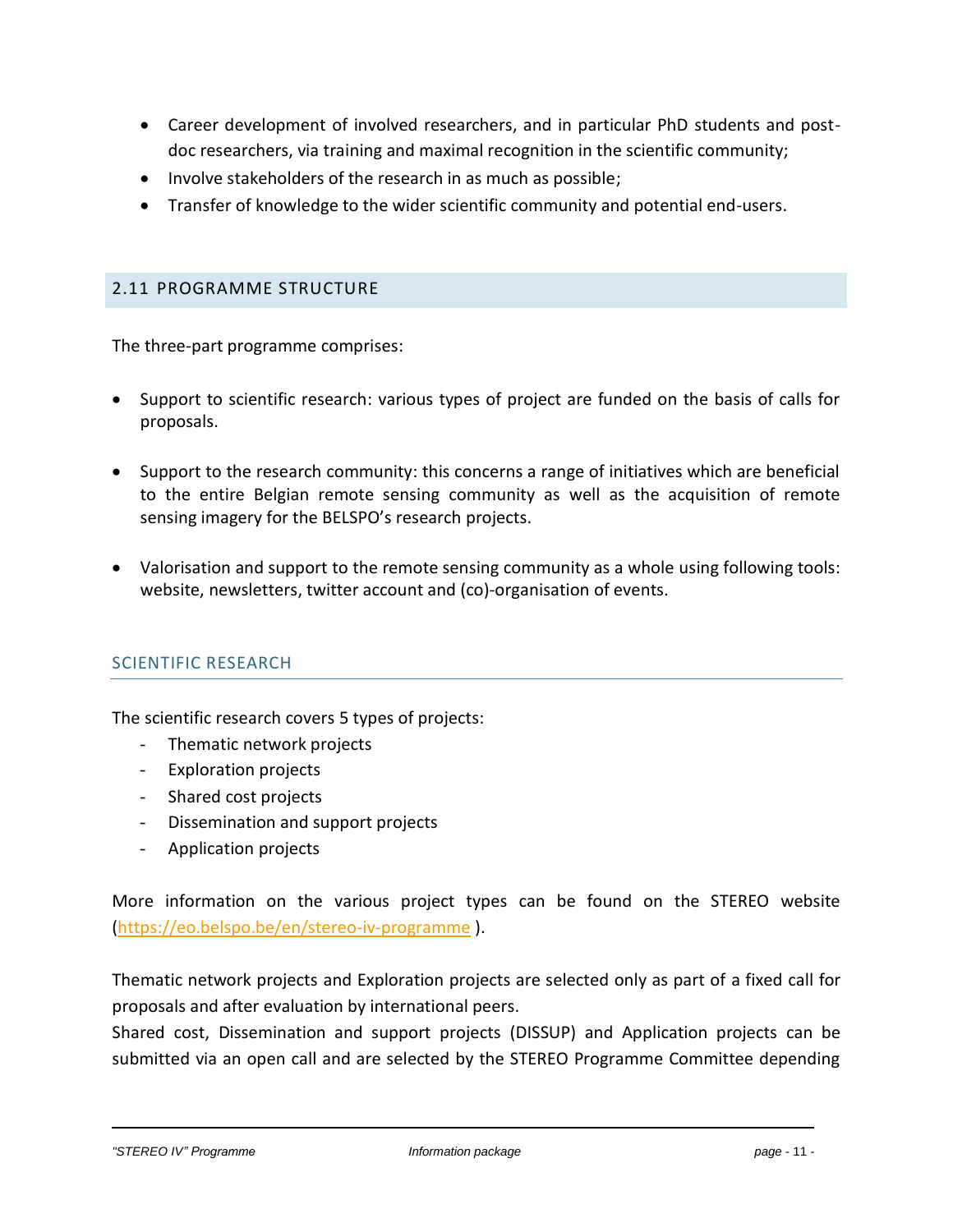on the scientific quality and relevance, the fit with the programme, the duration and the available budget.

#### **This call only concerns exploration projects.**

For information on open calls for Applications, Shared cost and DISSUP projects, please visit our website [\(https://eo.belspo.be/en/stereo-iv-programme\)](https://eo.belspo.be/en/stereo-iv-programme).

#### EXPLORATION PROJECTS

These are small-scale projects lasting *2 to 3 years* for *1 to 3 teams* whether or not rounded out by an international team.

The projects are directed at:

- 1. investigating new concepts, technologies and sensors (INNOVATION PROJECT); OR
- 2. Exploring a new research track resulting from previous BELSPO remote sensing projects (SPIN-OFF PROJECT).

#### 2.12 PROGRAMME PLANNING

<span id="page-11-0"></span>The calendar of the calls will be communicated at a later stage.

#### 2.13 IMPLEMENTATION OF THE PROJECTS

- <span id="page-11-1"></span>• The selected project proposals are covered by a **contract** between the Belgian Federal Science Policy Office, the relevant scientific institutions and, where appropriate, the private or public partner or NGO.
- The practical requirements for the project implementation process are described in the **technical annex** of the contract. The contract describes in particular the part played by all the parties, the funding, the project follow-up procedures, the ownership rights concerning the project the data and project results, the input of all the parties and the legal provisions in the event of disputes.
- The results developed in the context of the project shall be the property of the partner responsible for these results. The State shall nonetheless reserve the right to use these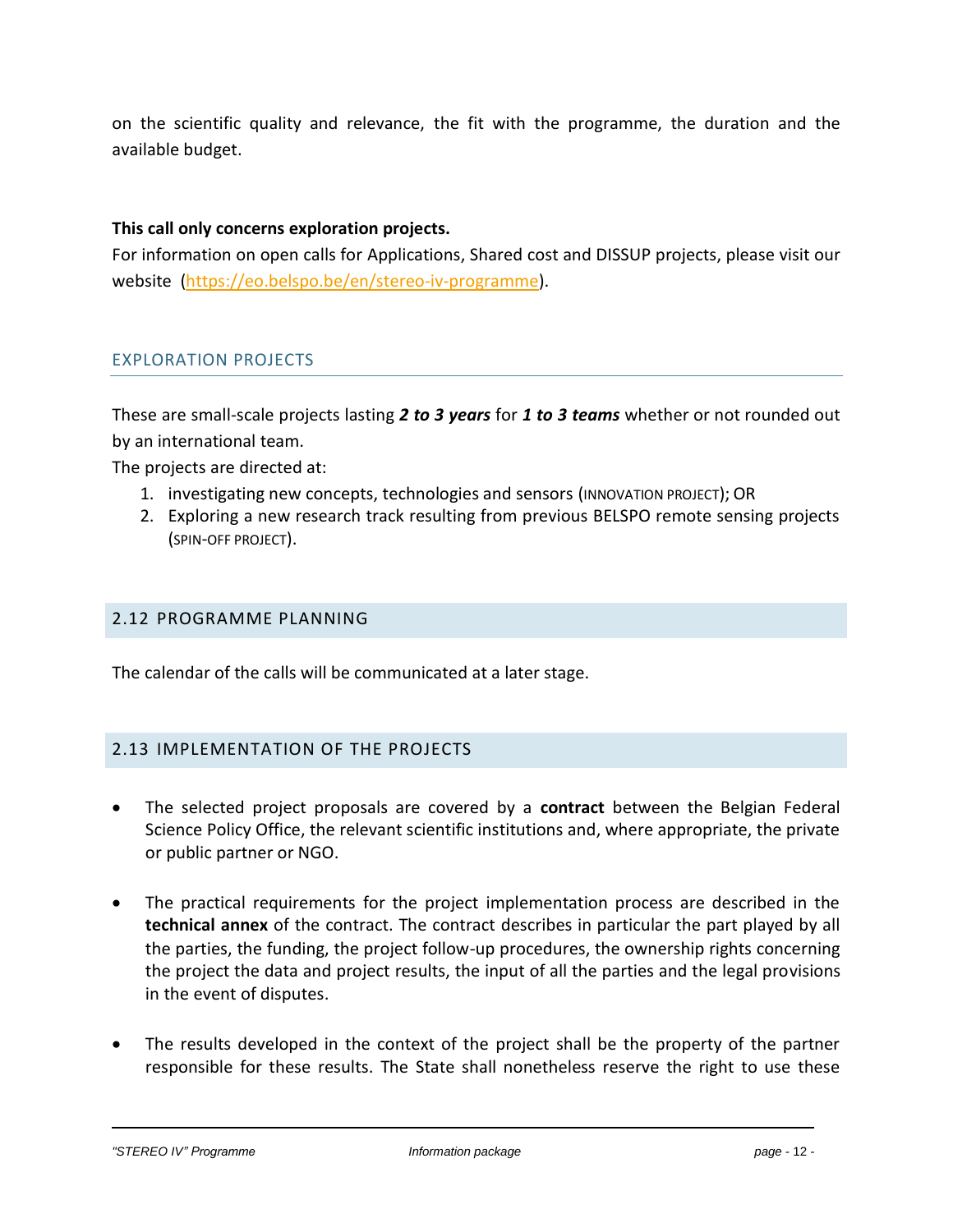results for its own needs without any charge and on a non-exclusive and irrevocable basis.

• Each project selected must be supervised by a **Steering Committee**.

The Committee should include at least:

- $\geq$  3 international scientific experts
- $\triangleright$  Representatives of the Belgian Federal Science Policy Office
- ➢ Potential users can be involved (mandatory for application oriented projects) as well as representatives from other relevant STEREO projects.

The choice of the Steering Committee members must be approved by the Programme Management.

It is tasked with:

- $\triangleright$  Assessing the progress of the project
- $\triangleright$  Adjusting the objectives and activities of the project via a binding opinion in the light of the scientific, technical and methodological demands of the project and the intermediate achievements
- $\triangleright$  Assessing the impact of the partnership/project and the synergy between the various tasks and partners
- $\triangleright$  Assessing and guiding exploitation activities and disseminating the results nationally and internationally
- $\triangleright$  Drawing attention to problems within the partnership/project resulting in the termination of the agreement

The Committee meets at least once a year. All partners must participate. The **costs** for organising the meeting and paying the costs for foreign experts are **disbursed via the project** and reimbursed via the programme (outside the budget of the project) up to a maximum sum of €4,000 per Committee session organized in Belgium (if the committee is organized in a foreign country, this amount can be adapted). Detailed guidelines can be at the Programme Management section of the programme website [\(https://eo.belspo.be/en/stereo-iv-programme\)](https://eur05.safelinks.protection.outlook.com/?url=https%3A%2F%2Feo.belspo.be%2Fen%2Fstereo-iv-programme&data=04%7C01%7CJoost.VANDENABEELE%40belspo.be%7C1258d028189742068ded08da1315d98f%7Ca6908601ea9648359a77aca726620d1a%7C0%7C0%7C637843281809979694%7CUnknown%7CTWFpbGZsb3d8eyJWIjoiMC4wLjAwMDAiLCJQIjoiV2luMzIiLCJBTiI6Ik1haWwiLCJXVCI6Mn0%3D%7C3000&sdata=GPYxGyzrTMTHhxrpTCcAgZ4VxygPC1mHMGZdAIup%2BLs%3D&reserved=0).

# 2.14 PROGRAMME COMMITTEE

<span id="page-12-0"></span>A **cooperation agreement** is being concluded with the Regions and Communities about the implementation of the programme.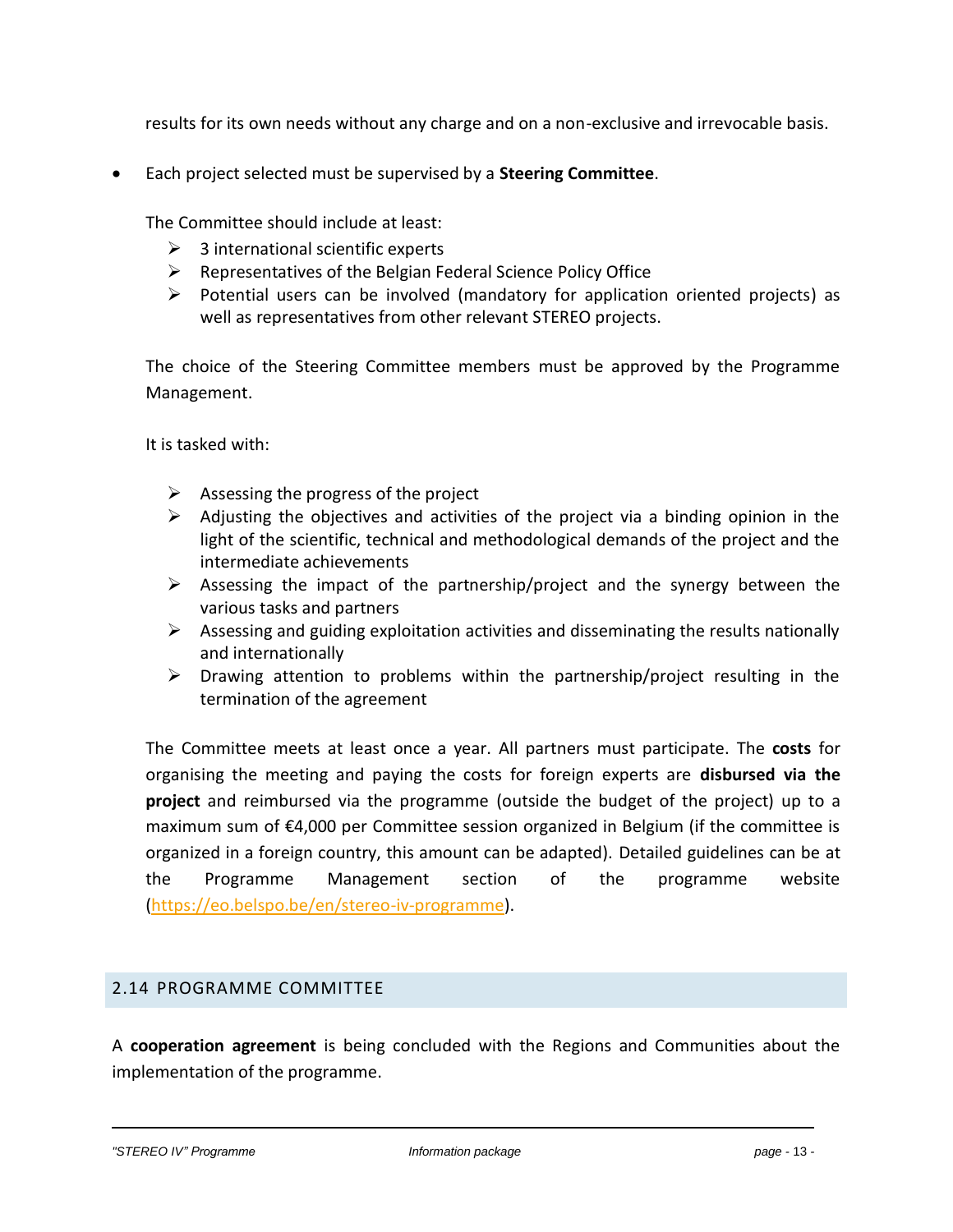The Belgian Federal Science Policy Office is responsible for managing the programme.

The Belgian Federal Science Policy Office is assisted in this task by a **Programme Committee** comprising representatives of the relevant public administrations of the federal, regional authorities

The Programme Committee is responsible for:

- overseeing the consistency of all the activities being carried out
- delivering advisory opinions about the activities undertaken
- overseeing the effective transfer of the research results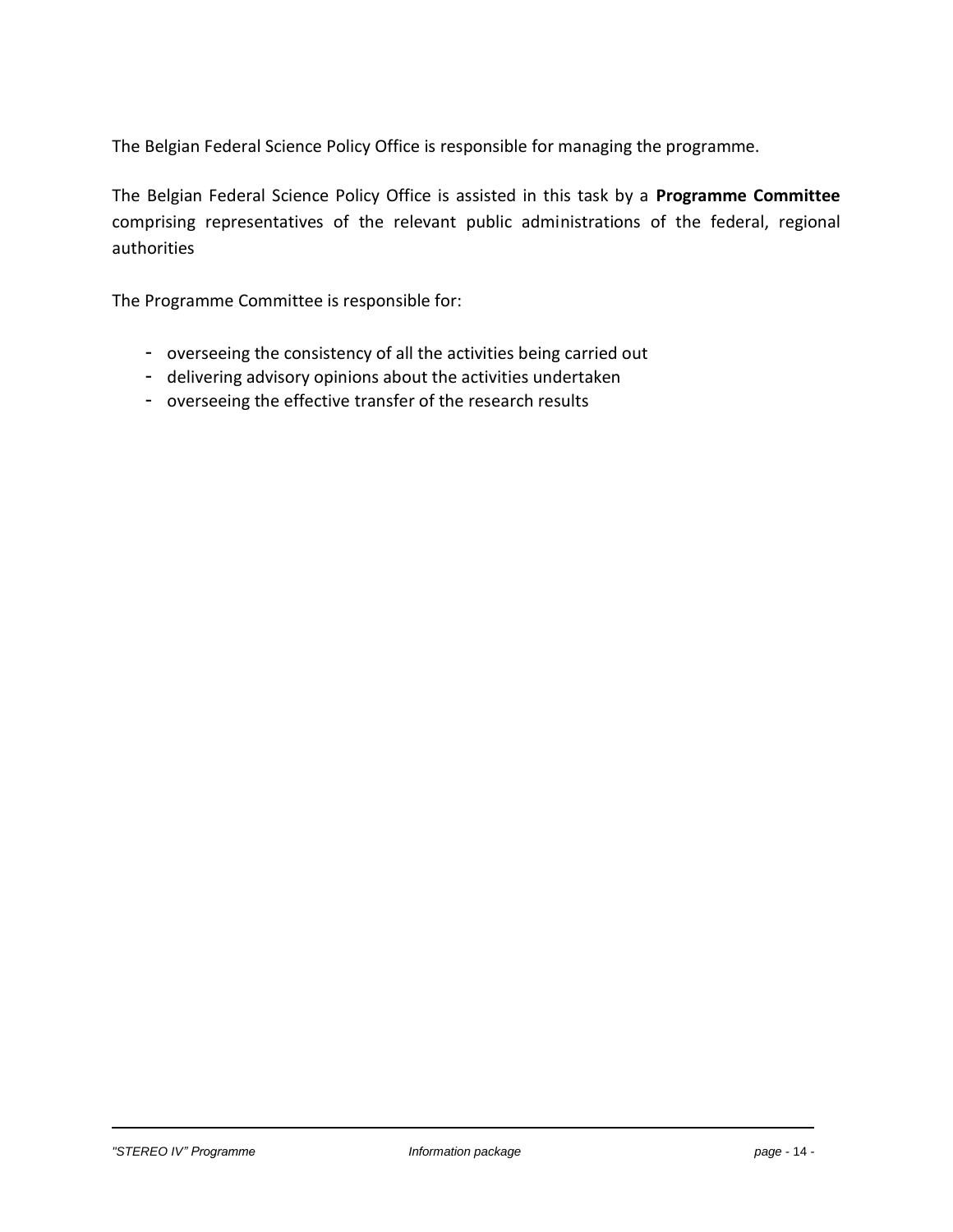# 3 2022 CALL

#### <span id="page-14-0"></span>3.1 OBJECT AND BUDGET OF THIS CALL

<span id="page-14-1"></span>This call applies to **exploration projects** only. These are small scale projects lasting 2-3 years and carried out by 1 to 3 Belgian teams. An international partner is recommended but not obligatory.

The **budget** for this call is **tentatively** set at about **2.000.000 EURO** but may be subject to adjustments!

#### 3.2 TIMETABLE

<span id="page-14-2"></span>

| $\blacksquare$ | Submission of expressions of interest                            | 29 April 2022         |  |
|----------------|------------------------------------------------------------------|-----------------------|--|
| $\blacksquare$ | Feedback on expressions of interest                              | 9 May 2022            |  |
| $\blacksquare$ | Submission of proposals                                          | 15 June 2022          |  |
| $\blacksquare$ | Oral defence of proposals                                        | mid-September 2022    |  |
| $\blacksquare$ | Selection of proposals by Steering Committee of STEREO programme |                       |  |
|                |                                                                  | End of September 2022 |  |
| $\blacksquare$ | Start of contracts                                               | December 2022         |  |

#### 4 PROFILE OF THE PROPOSALS

#### <span id="page-14-3"></span>4.1 TARGET GROUPS

- <span id="page-14-4"></span>• The following Belgian partners may qualify for funding under the programme:
	- ➢ Universities
	- ➢ Public research institutions
	- $\triangleright$  Non-profit research institutions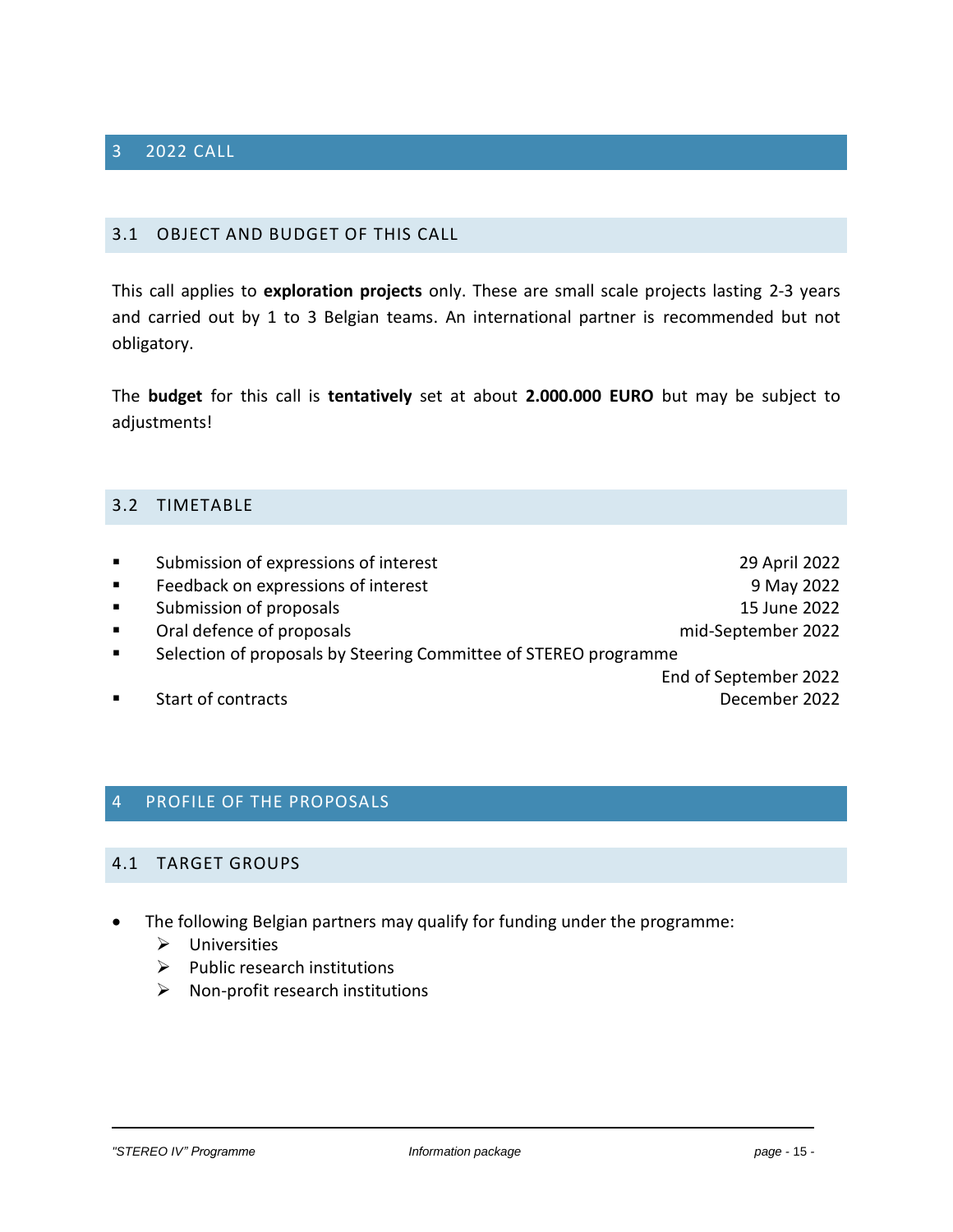International partners can participate according to the modalities explained in § 4.2.5. International partners must be an integral part of the partnership, provide real added value and preferably possess expertise not available in Belgian research organisations.

A partnership must be supported though sharing of staff, equipment and joint papers. The promotor of a project must be involved in the running of the project on a regular basis.

Participation of research groups new to remote sensing and to the STEREO programme is encouraged. However, the majority of teams participating in a project must have EO expertise.

# 4.2 BUDGET BREAKDOWN

# <span id="page-15-0"></span>4.2.1 STAFF

- <span id="page-15-1"></span>• The staff costs cover: index-linked gross salaries, employer's social security contributions and statutory insurance charges, plus any other legally due compensation or payments as amounts added to the salary.
- Scholarship students and post-doctorate scholarship students who enjoy exemption from tax liability and are covered by the social security system in accordance with the Royal Decrees of 5 July 1996 and 26 March 2003 concerning employees social security may be appointed only exceptionally subsequent to permission being granted by the President of the Belgian Science Policy Office.
- Preferably, at least 60% of the total proposal's budget should be devoted to staff and the budgets of the different partners should be in balance.
- *Sharing of staff between project partners and joint PhD promotorships are encouraged.*

# 4.2.2 OPERATIONS

<span id="page-15-2"></span>The operations costs are divided in two sections depending on the type of expense: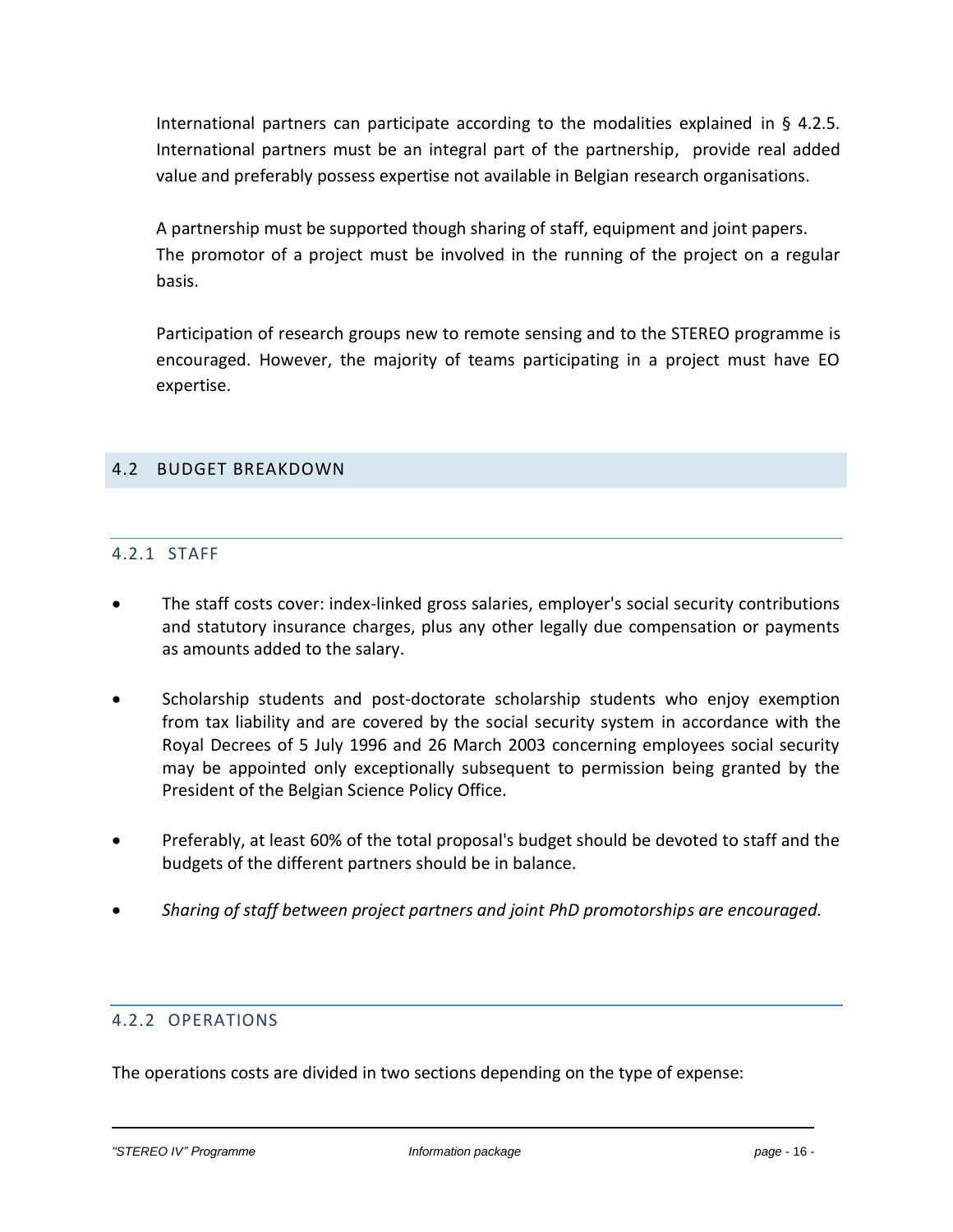- OPERATIONS: This includes all current expenditure linked to the project like ordinary laboratory, workshop and office supplies and products, documentation, travel and trips in Belgium or abroad, use of computing equipment, software, and more generally, consumables, … The overall total of these operations expenses is fixed as a flat rate, on the basis of a percentage of the staff cost. The percentage is limited to 15% for the coordinator and 10% for the other partners.
- SPECIFIC OPERATIONS: This includes all specific operations costs linked to the execution of the project like costs for analysis, organisation of workshops, maintenance and repair of equipment acquired by the project, surveys, acquisition and processing of UAV data, etc. ...

# 4.2.3 EQUIPMENT

- <span id="page-16-0"></span>• It is recommended to buy equipment to be used jointly by network partners.
- Budget available for purchasing and installing scientific and technical appliances and instruments, including computer and office automation equipment.
- The equipment must be ideally bought during the first half of the project

# 4.2.4 SUBCONTRACTING

<span id="page-16-1"></span>• Subcontracting operations for each partner may not exceed 25% of the partner's STEREO budget.

#### 4.2.5 INTERNATIONAL COLLABORATION

<span id="page-16-2"></span>• The following is considered as international cooperation: cooperation between a Belgian scientific institution and a scientific institution from a foreign State, and this with a view to reinforcing international scientific cooperation and Belgian expertise.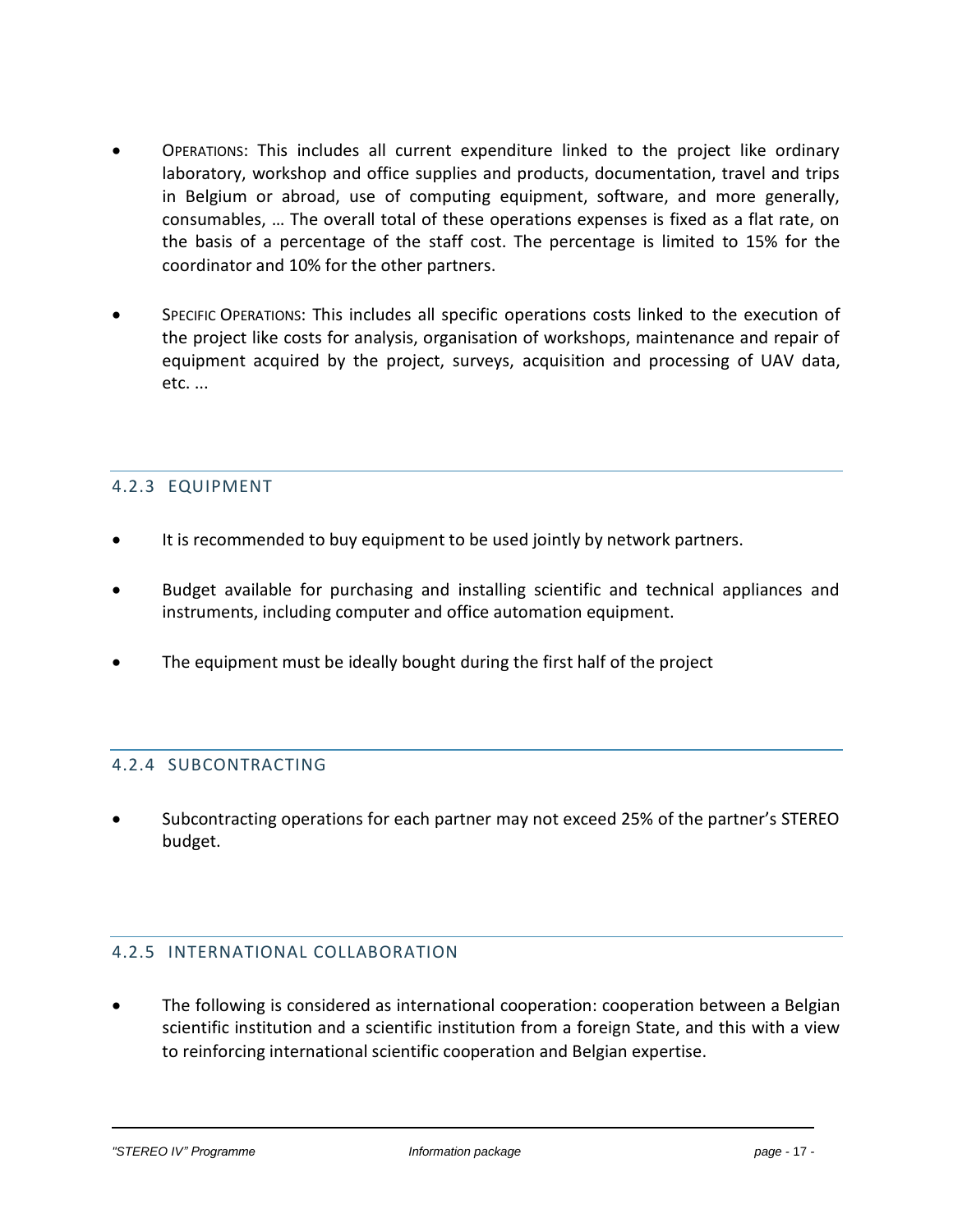- A Belgian Institution is the financial intermediary between the international partner and BELSPO. Scientifically speaking the international partner is a partner of the project with some specific tasks defined in the technical annex of the contract. The international partner must contribute to the reports and his work is also evaluated during the steering committees.
- Collaboration with the international partner is realised on the basis of co-financing. A maximum of 50% of the budget envisaged for these tasks is borne by the programme and this total may not exceed 20% of the overall budget for the project. The remaining balance is borne by the international partner. The share borne by the programme covers exclusively the personnel and functioning costs of the international partner. Neither overheads, or equipment or subcontracting are considered as expenses.

# 4.2.6 GENERAL EXPENSES

<span id="page-17-0"></span>• General expenses ("overheads") account for a maximum 5% of the total staff and operating costs for the total budget of the project.

# 4.2.7 EARTH OBSERVATION DATA

<span id="page-17-1"></span>*Satellite earth observation data is not chargeable to the project but to the programme after approval by the programme managers*. *The data requested should be fully justified and indispensable to the project.*

- The STEREO team can provide researchers with satellite images from its image archive, in accordance with the agreements with the data providers and distributors. New imagery may be bought if necessary for the implementation of the project and provided STEREO's planned image budget so permits.
- All data acquired can be used for a project but remain property of BELSPO.
- As regards airborne data, in as much as possible data acquired during the APEX or BELAIR campaigns or by the regional administrations should be re-used.
- The budget requested should be proportionate to the project budget.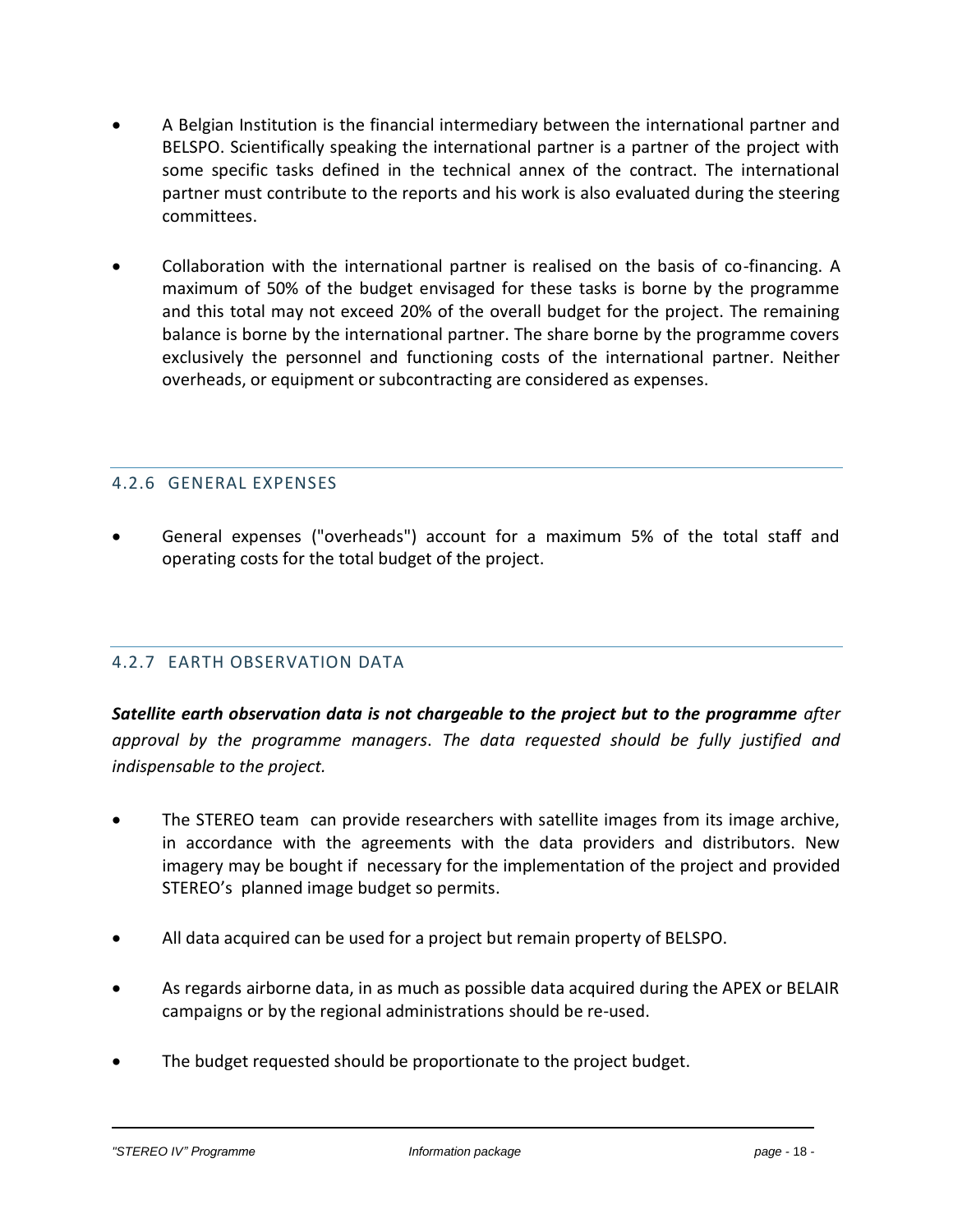# 5 PROCEDURES

#### <span id="page-18-0"></span>5.1 SUBMISSION

<span id="page-18-1"></span>Submission is a two-stage process: first the submission of an expression of interest and then the submission of a research proposal.

**Solely those who submit an expression of interest are entitled to submit a proposal later on.**

#### 5.1.1 EXPRESSIONS OF INTEREST

<span id="page-18-2"></span>Expressions of interest should be submitted solely via the online form intended for this purpose, which can be accessed via the BELSPO and STEREO websites: [https://www.belspo.be/belspo/organisation/call/SRIV\\_2022\\_en.stm](https://eur05.safelinks.protection.outlook.com/?url=https%3A%2F%2Fwww.belspo.be%2Fbelspo%2Forganisation%2Fcall%2FSRIV_2022_en.stm&data=04%7C01%7CJoost.VANDENABEELE%40belspo.be%7Ca08ae1061aff406cd8a408da066e5ebe%7Ca6908601ea9648359a77aca726620d1a%7C0%7C0%7C637829368340442819%7CUnknown%7CTWFpbGZsb3d8eyJWIjoiMC4wLjAwMDAiLCJQIjoiV2luMzIiLCJBTiI6Ik1haWwiLCJXVCI6Mn0%3D%7C3000&sdata=0ceK%2FSkgQhSuL151jtRdX1B89vmHZQSzC6JMfzBNDz4%3D&reserved=0)

[https://eo.belspo.be/en/stereo-iv-programme](https://eur05.safelinks.protection.outlook.com/?url=https%3A%2F%2Feo.belspo.be%2Fen%2Fstereo-iv-programme&data=04%7C01%7CJoost.VANDENABEELE%40belspo.be%7C1258d028189742068ded08da1315d98f%7Ca6908601ea9648359a77aca726620d1a%7C0%7C0%7C637843281809979694%7CUnknown%7CTWFpbGZsb3d8eyJWIjoiMC4wLjAwMDAiLCJQIjoiV2luMzIiLCJBTiI6Ik1haWwiLCJXVCI6Mn0%3D%7C3000&sdata=GPYxGyzrTMTHhxrpTCcAgZ4VxygPC1mHMGZdAIup%2BLs%3D&reserved=0)

The expression of interest has to reach the Belgian Federal Science Policy Office no later than:

#### **29 April 2022 at 4 PM**

• The Belgian Federal Science Policy Office will disregard any expression of interest that is submitted after the closing date.

#### 5.1.2 PROPOSALS

<span id="page-18-3"></span>• Proposals should be submitted solely via the online form intended for this purpose, which can be accessed via the BELSPO and STEREO websites:

[https://www.belspo.be/belspo/organisation/call/SRIV\\_2022\\_en.stm](https://eur05.safelinks.protection.outlook.com/?url=https%3A%2F%2Fwww.belspo.be%2Fbelspo%2Forganisation%2Fcall%2FSRIV_2022_en.stm&data=04%7C01%7CJoost.VANDENABEELE%40belspo.be%7Ca08ae1061aff406cd8a408da066e5ebe%7Ca6908601ea9648359a77aca726620d1a%7C0%7C0%7C637829368340442819%7CUnknown%7CTWFpbGZsb3d8eyJWIjoiMC4wLjAwMDAiLCJQIjoiV2luMzIiLCJBTiI6Ik1haWwiLCJXVCI6Mn0%3D%7C3000&sdata=0ceK%2FSkgQhSuL151jtRdX1B89vmHZQSzC6JMfzBNDz4%3D&reserved=0)

[https://eo.belspo.be/en/stereo-iv-programme](https://eur05.safelinks.protection.outlook.com/?url=https%3A%2F%2Feo.belspo.be%2Fen%2Fstereo-iv-programme&data=04%7C01%7CJoost.VANDENABEELE%40belspo.be%7C1258d028189742068ded08da1315d98f%7Ca6908601ea9648359a77aca726620d1a%7C0%7C0%7C637843281809979694%7CUnknown%7CTWFpbGZsb3d8eyJWIjoiMC4wLjAwMDAiLCJQIjoiV2luMzIiLCJBTiI6Ik1haWwiLCJXVCI6Mn0%3D%7C3000&sdata=GPYxGyzrTMTHhxrpTCcAgZ4VxygPC1mHMGZdAIup%2BLs%3D&reserved=0)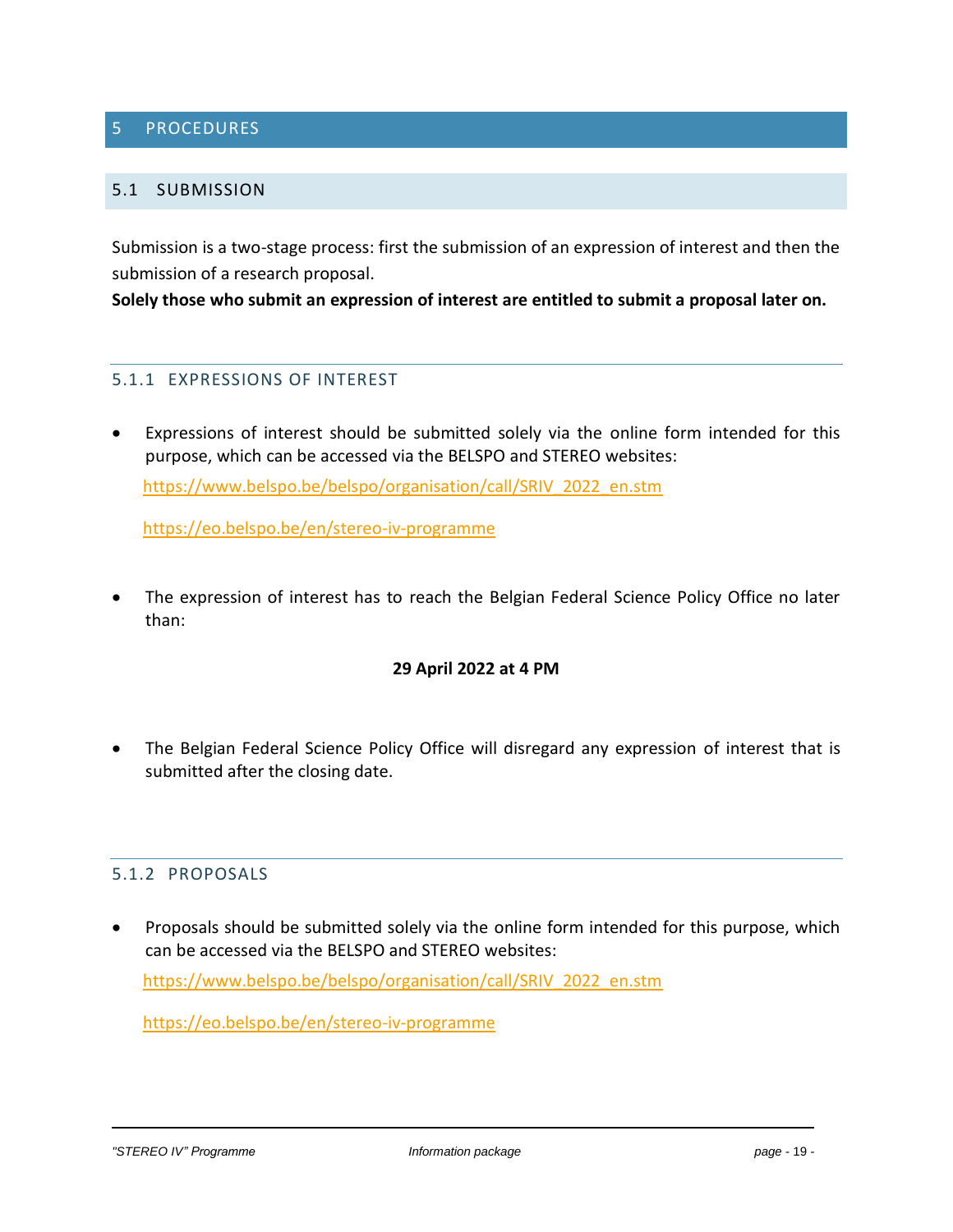- Applicants are required to meet the conditions set forth in this document.
- Proposals should be submitted in English.
- The proposal has to reach the Belgian Federal Science Policy Office no later than:

#### **15 June 2022 at 4 PM**

• The Belgian Federal Science Policy Office may disregard any proposals that are submitted after the deadline.

#### 5.2 ASSESSMENT AND SELECTION

# <span id="page-19-0"></span>5.2.1 EXPRESSIONS OF INTEREST

<span id="page-19-1"></span>After reception of the expressions of interest, the programme managers will give a **non binding feedback (recommendations and/or remarks)** about the compliance of the expression of interest with the guidelines of this call.

#### 5.2.2 PROPOSAL

# <span id="page-19-2"></span>**Note that proposals will not be considered for evaluation if they do not meet the requirements of the call.**

The evaluation of the proposals is divided into two steps. The **first step** is a written evaluation by 3 or 4 international experts. The criteria used for this first part of the evaluation are:

- Compliance with the guidelines of this call and the programme aims
- Scientific quality of the project proposal:
	- ➢ **scientific originality of the proposed research**
	- ➢ **definition of clear objectives and tasks**
	- $\triangleright$  clarity of the aims and the tasks
	- $\triangleright$  relevance of the methodological approach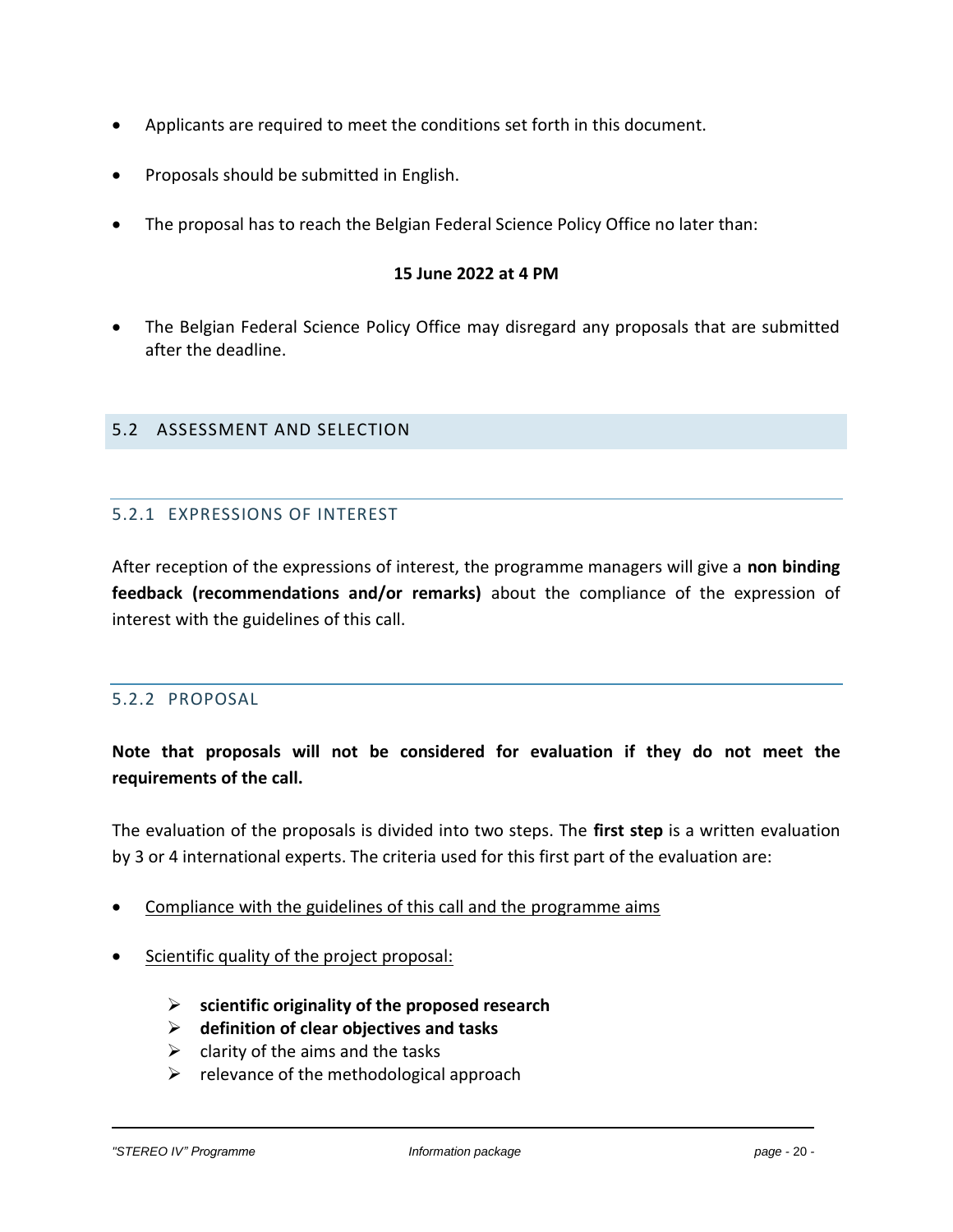- $\triangleright$  validation of the results
- Calibre of the applicant(s)
	- $\triangleright$  relevant expertise and publications of the laboratory
- Quality of the proposed partnership
	- $\triangleright$  complementary relationship of the partners
	- $\triangleright$  distribution of tasks
	- $\triangleright$  balanced distribution of the resources among the partners
	- $\triangleright$  cooperation methods (joint activities, exchanges of researchers, joint publications, …)
- Feasibility of the proposal
	- $\triangleright$  realistic preparation of the work plan (including SWOT analysis)
	- $\triangleright$  realistic assessment of the resources required (duration, budget, staff)
- **Exploitation** 
	- $\triangleright$  plan for disseminating project results, visibility given to the project

The **second step** of the evaluation consists in an oral defence in front of a panel of experts. This second step is only carried out for the proposals that successfully passed the first part of the evaluation.

The criteria used for this second part of the evaluation are:

- Presentation
- Knowledge of domain
- Innovative character of proposal
- Motivation
- Clarity and relevance of answers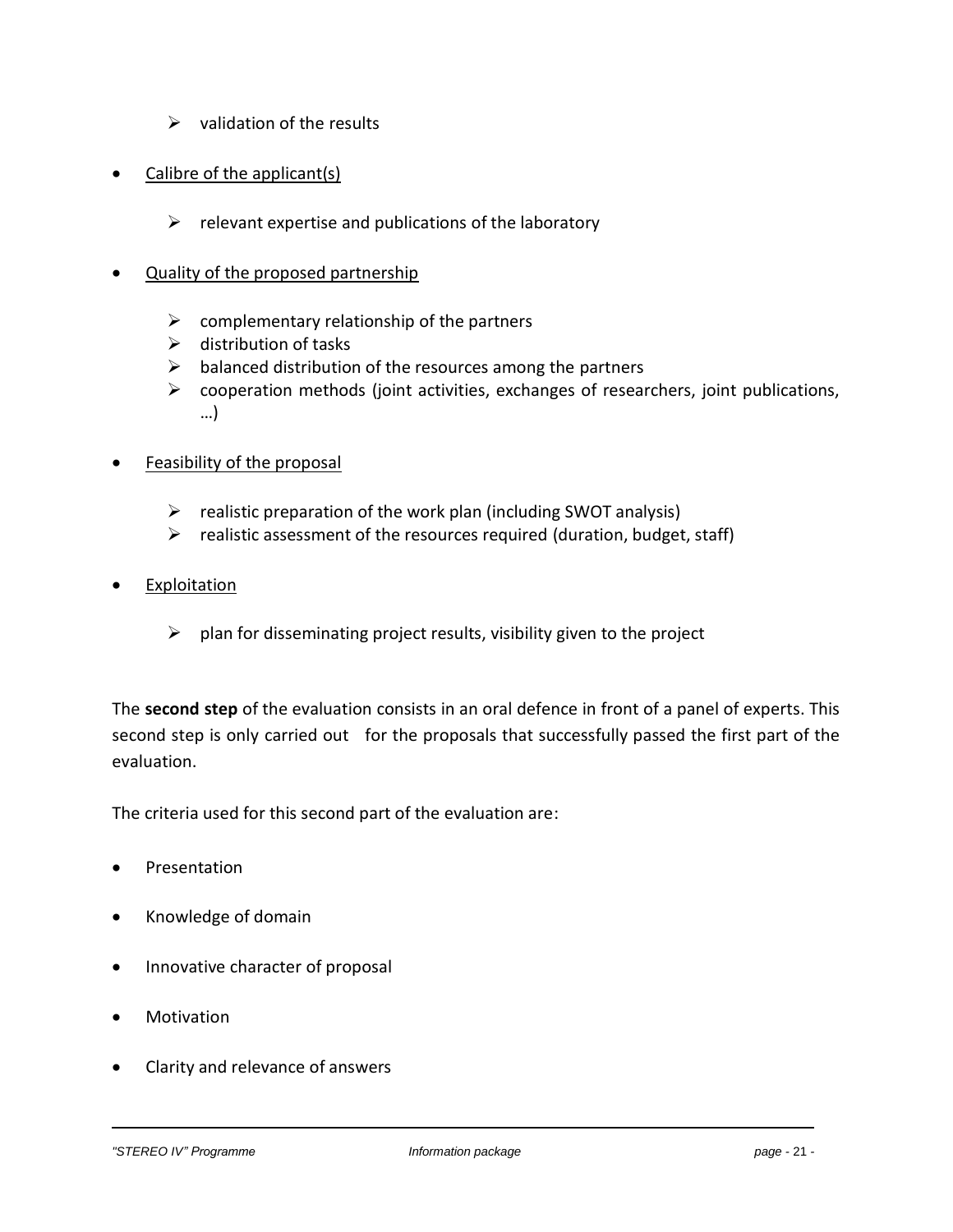# 5.2.3 SELECTION

<span id="page-21-0"></span>At the end of the day the proposals are selected for funding by the STEREO programme committee on the basis of:

- The ranking of the proposals by the panel of experts (based on the written evaluation and on the oral defence)
- The budget available

The final decision is taken by the State Secretary.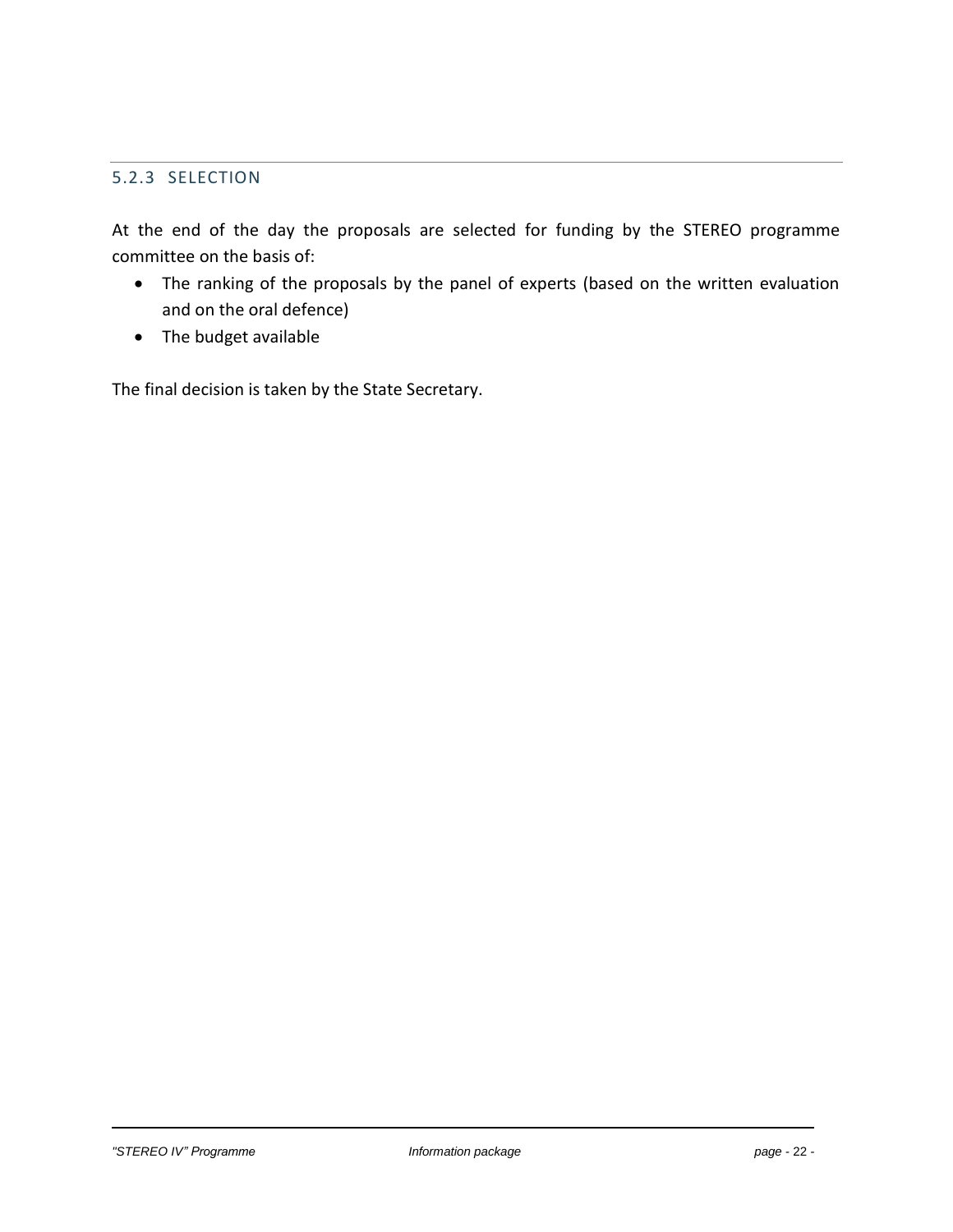# <span id="page-22-0"></span>6.1 THE NATIONAL CONTEXT

<span id="page-22-1"></span>The Belgian long-term strategy in the field of earth observation is based on two pillars:

- The development of technology, via ESA and bilateral collaborations (for example: SPOT, Pléiades, VEGETATION, CTIV, PROBA, APEX, TERRASCOPE, ALTIUS);
- and, since 1984, the development of applications, the establishment of an expertise in earth observation and the support of the scientific use of types of earth observation data (focussing on the use of "Belgian" satellites and remote sensing instruments), financed by a succession of federal research programmes. Throughout the years, these programmes progressively put emphasis on:
	- 1. International visibility of the results of the Belgian research
	- 2. Transfer of knowledge from the universities to the industry and the administrations
	- 3. Interaction with users and enlargement of the user community
	- 4. Training and education

#### 6.2 THE STEREO III PROGRAMME

<span id="page-22-2"></span>The previous phase of the STEREO programme, STEREO III, ends in 2022. For more information visit [https://eo.belspo.be/en/stereo-iii-programme.](https://eo.belspo.be/en/stereo-iii-programme)

In 2021-2022, an external evaluation of the programme was carried out in order to assess the performance of the STEREO II programme and its parts, and to provide recommendations on the elaboration of STEREO IIV.

The summary of this evaluation can be found on the following website: [https://eo.belspo.be/en/stereo-iii-programme.](https://eo.belspo.be/en/stereo-iii-programme)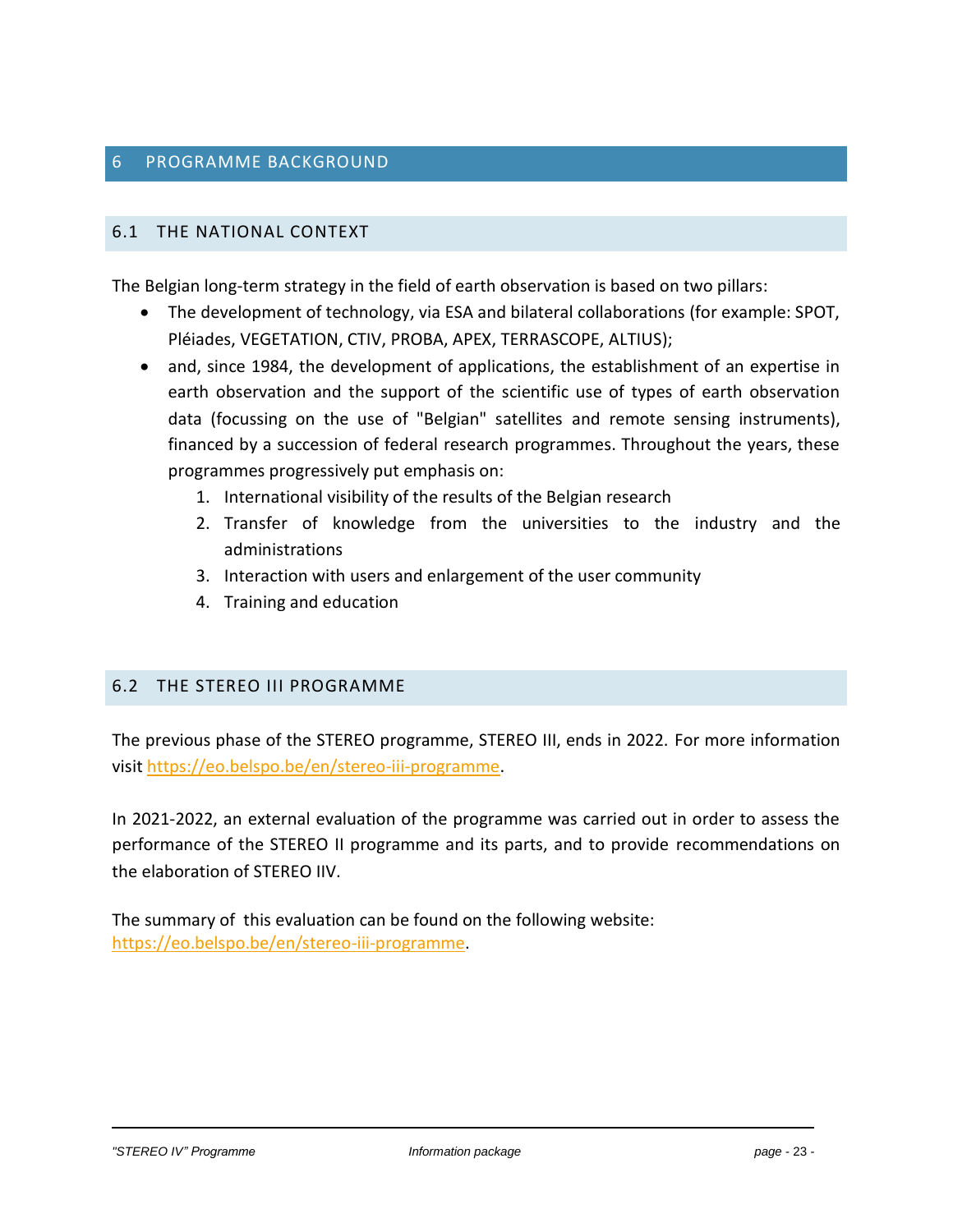# 6.2.1 ESA ACTIVITIES

<span id="page-23-0"></span>There is an obvious synergy between national programmes and ESA activities: programmes like STEREO enable the training of highly qualified researchers and the development of expertise thus allowing an adequate ESA return to Belgium. A continuous financing of the research also makes it possible to have national champions.

Currently, the main ESA programmes for EO research and applications are the FutureEO-1 Block "EO Science for Society", the Global Development Assistance (GDA), and the Climate Change Initiative Opportunities (CCI+) programmes.

New ESA programmes will be decided upon at the ESA Ministerial Council which will take place in November 2022.

For more information about relevant ESA activities, please contact: BELSPO's ESA delegate for Earth Observation: Steven Bogaerts ( $boga@belspo.be$ ).

Or visit: <https://eo4society.esa.int/> [https://climate.esa.int](https://climate.esa.int/) [https://www.esa.int/ESA\\_Multimedia/Images/2021/11/Global\\_Development\\_Assistance\\_Progr](https://www.esa.int/ESA_Multimedia/Images/2021/11/Global_Development_Assistance_Programme) [amme](https://www.esa.int/ESA_Multimedia/Images/2021/11/Global_Development_Assistance_Programme)

#### 6.2.2 HORIZON EUROPE

<span id="page-23-1"></span>Horizon Europe, the successor to Horizon 2020, is the European Union' key funding programme for research and innovation for the period 2021-2027 with a [budget of €95.5 billion](https://op.europa.eu/en/publication-detail/-/publication/1f107d76-acbe-11eb-9767-01aa75ed71a1) €.

The programme aims to tackle climate change, help to achieve the UN's Sustainable Development Goals, reinforce Europe's scientific and technological excellence and boost the EU's competitiveness and growth.

The actions carried out within the programme are to support following 5 missions identified by the European Commission:

• [Adaptation to Climate Change](https://ec.europa.eu/info/research-and-innovation/funding/funding-opportunities/funding-programmes-and-open-calls/horizon-europe/eu-missions-horizon-europe/adaptation-climate-change-including-societal-transformation_en)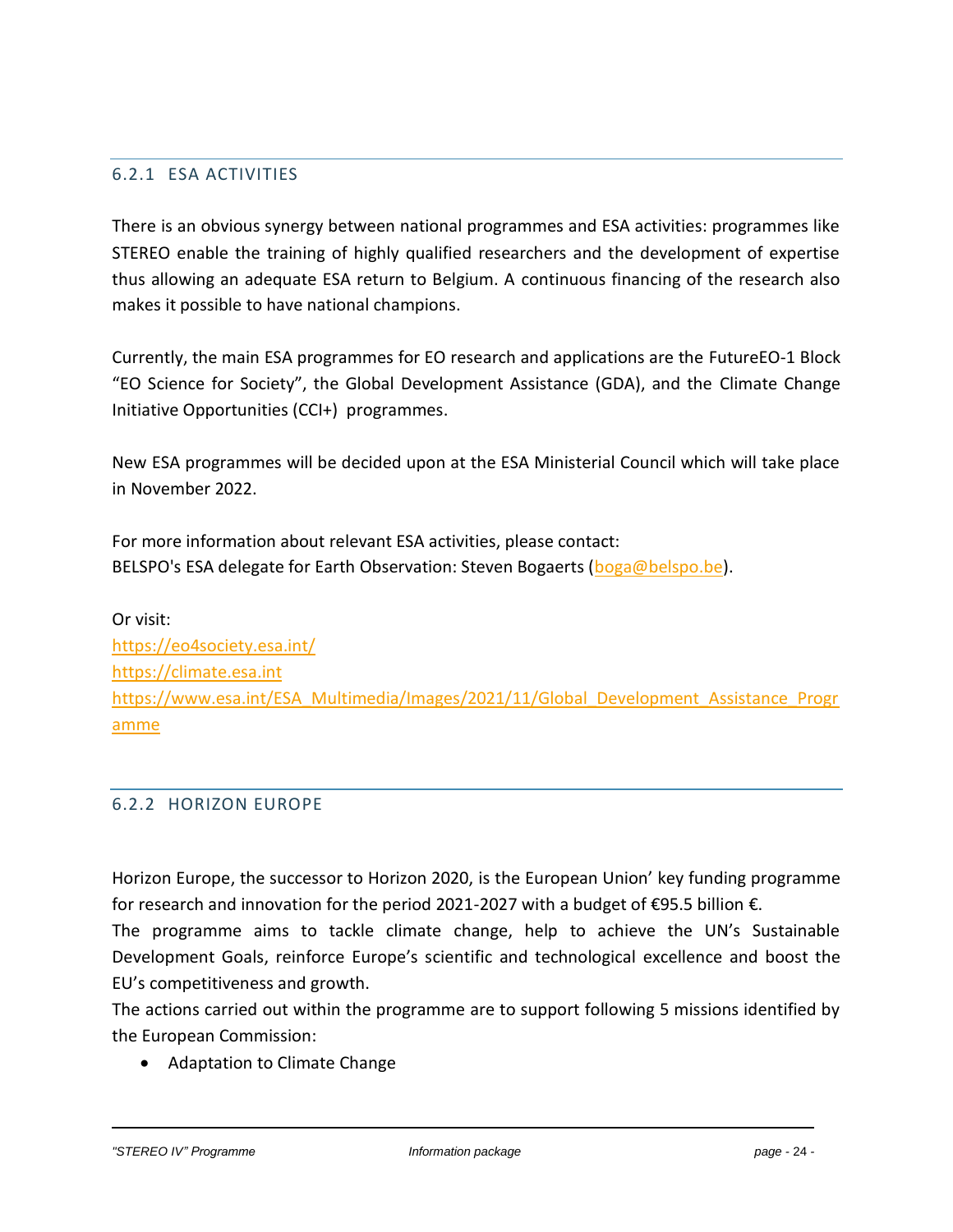- [Cancer](https://ec.europa.eu/info/research-and-innovation/funding/funding-opportunities/funding-programmes-and-open-calls/horizon-europe/eu-missions-horizon-europe/cancer_en)
- [Restore our Oceans and Waters](https://ec.europa.eu/info/research-and-innovation/funding/funding-opportunities/funding-programmes-and-open-calls/horizon-europe/eu-missions-horizon-europe/healthy-oceans-seas-coastal-and-inland-waters_en)
- [Climate-Neutral and Smart Cities](https://ec.europa.eu/info/research-and-innovation/funding/funding-opportunities/funding-programmes-and-open-calls/horizon-europe/eu-missions-horizon-europe/climate-neutral-and-smart-cities_en)
- [A Soil Deal for Europe](https://ec.europa.eu/info/research-and-innovation/funding/funding-opportunities/funding-programmes-and-open-calls/horizon-europe/eu-missions-horizon-europe/soil-health-and-food_en)

The structure of the programme consists of 3 pillars:

- 1. Excellent science
- 2. Global challenges and European industrial competitiveness and
- 3. Innovative Europe.

Pillar 2 consists of 6 clusters:

- [Health](https://ec.europa.eu/info/research-and-innovation/funding/funding-opportunities/funding-programmes-and-open-calls/horizon-europe/cluster-1-health_en)
- [Culture, Creativity and Inclusive Society](https://ec.europa.eu/info/research-and-innovation/funding/funding-opportunities/funding-programmes-and-open-calls/horizon-europe/cluster-2-culture-creativity-and-inclusive-society_en)
- [Civil Security for Society](https://ec.europa.eu/info/research-and-innovation/funding/funding-opportunities/funding-programmes-and-open-calls/horizon-europe/cluster-3-civil-security-society_en)
- [Digital, Industry and Space](https://ec.europa.eu/info/research-and-innovation/funding/funding-opportunities/funding-programmes-and-open-calls/horizon-europe/cluster-4-digital-industry-and-space_en)
- [Climate, Energy and Mobility](https://ec.europa.eu/info/research-and-innovation/funding/funding-opportunities/funding-programmes-and-open-calls/horizon-europe/cluster-5-climate-energy-and-mobility_en)
- [Food, Bioeconomy, Natural Resources, Agriculture and Environment](https://ec.europa.eu/info/research-and-innovation/funding/funding-opportunities/funding-programmes-and-open-calls/horizon-europe/cluster-6-food-bioeconomy-natural-resources-agriculture-and-environment_en)

Horizon Europe supports research and innovation especially through Work Programmes, which set out funding opportunities for research and innovation activities. The first work programme covers the period 2021-2022.

# EARTH OBSERVATION WITHIN HORIZON EUROPE

Funding opportunities 2021-2022 for Earth and Environmental Observation can be found via [https://op.europa.eu/en/publication-detail/-/publication/aa9f1843-f013-11eb-a71c-](https://op.europa.eu/en/publication-detail/-/publication/aa9f1843-f013-11eb-a71c-01aa75ed71a1)[01aa75ed71a1.](https://op.europa.eu/en/publication-detail/-/publication/aa9f1843-f013-11eb-a71c-01aa75ed71a1) Topics with strong links to environmental and/or Earth observations are mostly found in clusters 4 and 6.

# 6.2.3 COPERNICUS

<span id="page-24-0"></span>Copernicus is the [European Union'](https://en.wikipedia.org/wiki/European_Union)s Earth observation programme coordinated and managed by the [European Commission](https://en.wikipedia.org/wiki/European_Commission) in partnership with the [European Space Agency](https://en.wikipedia.org/wiki/European_Space_Agency) (ESA).

It aims to provide timely and easily accessible information drawn from satellite earth observation and in-situ data to improve the management of the environment, understand and [mitigate the effects of climate change,](https://en.wikipedia.org/wiki/Climate_change_mitigation) and ensure civil security. The information services provided are free and openly accessible to users.

ESA coordinates the delivery of data from upwards of 30 satellites. The European Commission is responsible for the overall initiative, setting requirements and managing the services.